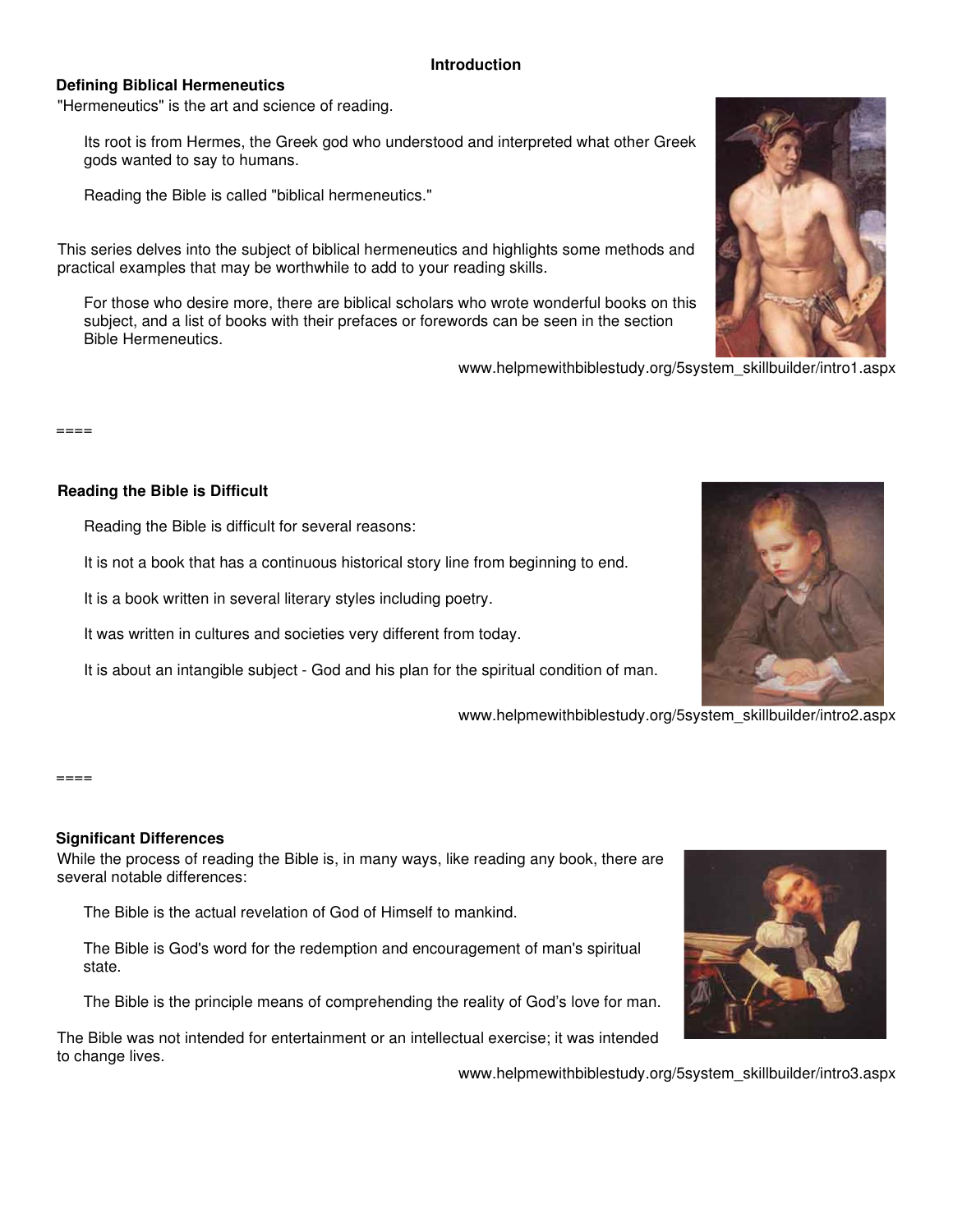### **A 3-Step Process**

How well you read the Bible affects how well you understand it, and this affects how well you apply its truths and principles.

An example of a good reading method is this 3 step process:

**Observation** - what do I see?

**Interpretation** - what does it mean?

**Application** - how does it apply to my life?

www.helpmewithbiblestudy.org/5system\_skillbuilder/intro4.aspx

 $=====$ 

#### **The Importance of Observation**

Observation is the gathering of evidence.

Interpretation is your understanding of the evidence.

There are 2 important aspects to note here:

- 1. Interpretation arises from the evidence,
- not visa versa.
- 2. The more evidence you gather, The easier it is to comprehend

what is going on.

www.helpmewithbiblestudy.org/5system\_skillbuilder/intro5.aspx

 $====$ 

### **How to Improve Your Accuracy of Interpretation**

You'll discover that **the more you observe**,

**the less you'll need to interpret**,

and **the more accurately you'll be able to apply** the biblical truth to your life.

Of course it's OK not to understand everything you read in the Bible.

But a good Bible study method will certainly help you improve your ability of comprehension and markedly improve the accuracy of your interpretation.



www.helpmewithbiblestudy.org/5system\_skillbuilder/intro6.aspx

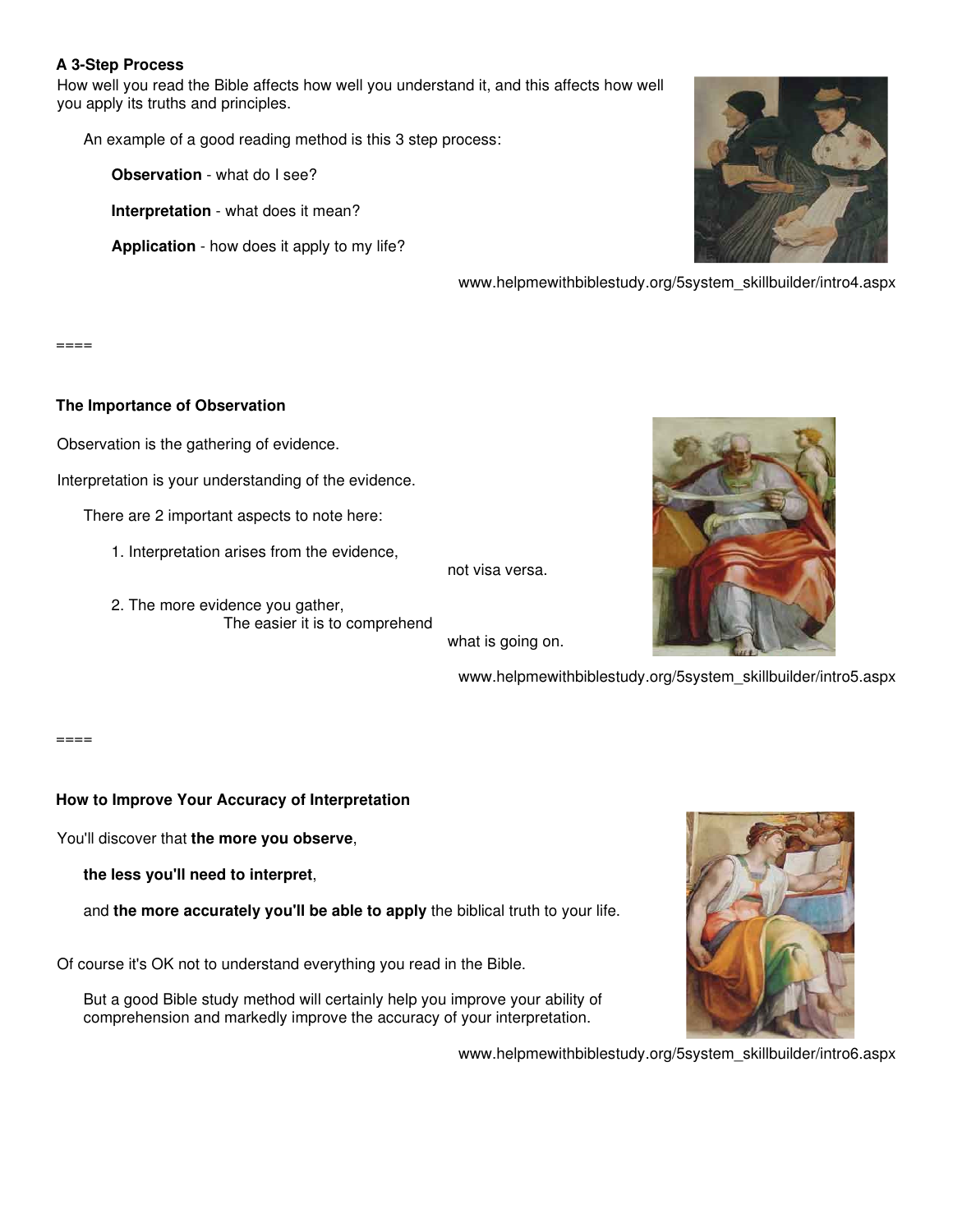### **Define Words and Terms**

Let's start with **observation** - what do you see? One skill is to examine, instead of presume, what the words or terms mean.

Does the root word help shed light on understanding the term?

For those who desire more, consider a deeper Bible study by examining the Hebrew or Greek term, which the Bible translation is based on,

to understand the term within the context of the author and

his period of time.

ob ser va tion (ob zer vā'shen)

1. An act of recognizing or noting some fact or occurrence.

2. An act of seeing or fixing the mind on something.

www.helpmewithbiblestudy.org/5system\_skillbuilder/observe1.aspx

 $=$  $=$  $=$  $=$ 

#### **Identify the Parts of Speech**

Another important skill is identifying the parts of speech of a sentence or passage.

What is the function of the term?

Is it a verb?

How about a conjunction?

Or a preposition?

There are nine parts of speech:

nouns, pronouns, verbs,

adverbs, adjectives, conjunctions,

prepositions, interjections, and articles.

Understanding the combination of parts of speech that make up a sentence will most certainly help you understand what the author is saying.

For those who desire more, consider a deeper Bible study by examining the parts of speech in the Hebrew or Greek text, which the Bible translation is based on, to understand the subtle nuances of the author.

www.helpmewithbiblestudy.org/5system\_skillbuilder/observe2.aspx

 $====$ 

### **Break Down the Sentence Structure**

Equally important is the skill of observing the structure of the sentence.

What is its subject?

What are its predicates?

What is its syntax?

Is there any significance to the order of thought?

**Simple** Compound **Compound-Complex** 

Complex

A sentence may be one of 4 kinds, depending upon the number and type(s) of clauses it contains.

Understanding the clauses will help you figure out the sentence!

For those who desire more, consider a deeper study into Hebrew and Greek syntax.

www.helpmewithbiblestudy.org/5system\_skillbuilder/observe3.aspx

nouns, verbs, adjectives. adverbs **Function words - words** 

**Content words - words** that have meaning.

that explain or create grammatical or structural relationships into which content words fit. pronouns, prepositions, conjugations, determiners, interrogatives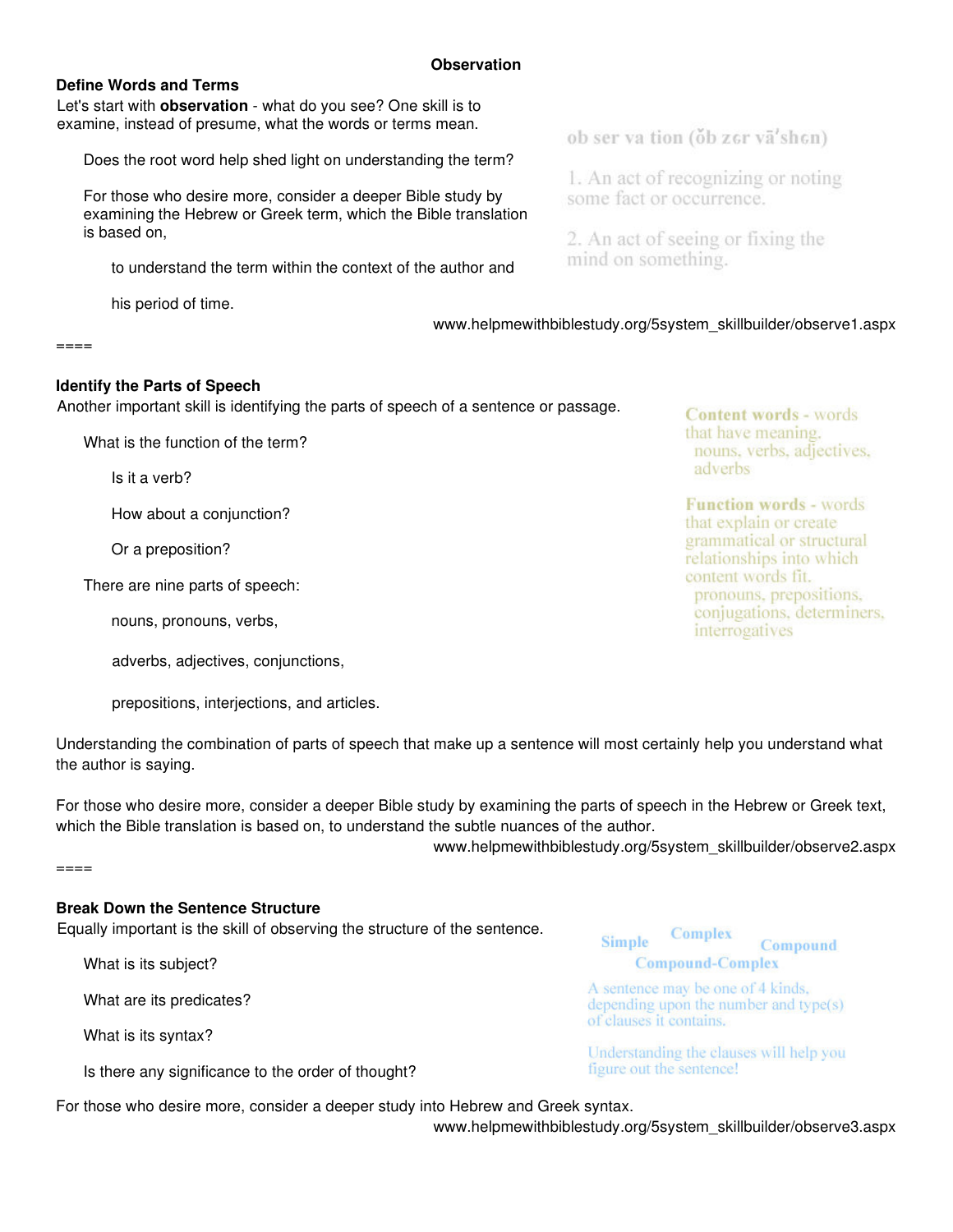### **Grasp the Figures of Speech**

The Bible is full of imagery and figurative speech. Enhance your reading experience by creating mental images!

Reading imaginatively, yet with common sense, will help you understand the beauty of the author's writing.

Read with all of your senses!

Can you smell what the author smells?

Can you see what the author sees?

Can you hear what the author hears?

It was a

Can you sense what the author touches? Can you empathize with the author's emotion? www.helpmewithbiblestudy.org/5system\_skillbuilder/observe4.aspx

====

### **Recognize the Literary Style**

As you will discover, there are many aspects of observation that are necessary for a successful Bible study method. In one instance, it may be a microscopic study of a specific word. In another, your skills may require a more global perspective such as recognizing the literary genre / style of the passage.

Literature In identifying the literary genre, you'll be able to better Genres, or "Types" understand the author's purpose, thought, and emphasis. Did the author write a legal document? Fiction Is the biblical passage poetic? Was it written in a narrative, biographical, or **Electronic Writing** historical style? Did the author write a parable? Was the literature prophetic or apocalyptic?

www.helpmewithbiblestudy.org/5system\_skillbuilder/observe5.aspx

====

# **Question the Author**

Great readers can identify and determine what is important to the author. One strategy that can improve your observation skill is asking the author questions. This can help you focus on the elements of a story or passage.

**Who** was involved?

**What** was the problem, objective, or key events?

**Where** and **when** did the event occur?

**Why** did this happen? What is the reason why this mattered?

Sometimes breaking up and rearranging the text allows you to see patterns and enhance your ability to see the detail. Instead of trying to understand the Text, try to make the Text more understandable!

www.helpmewithbiblestudy.org/5system\_skillbuilder/observe6.aspx



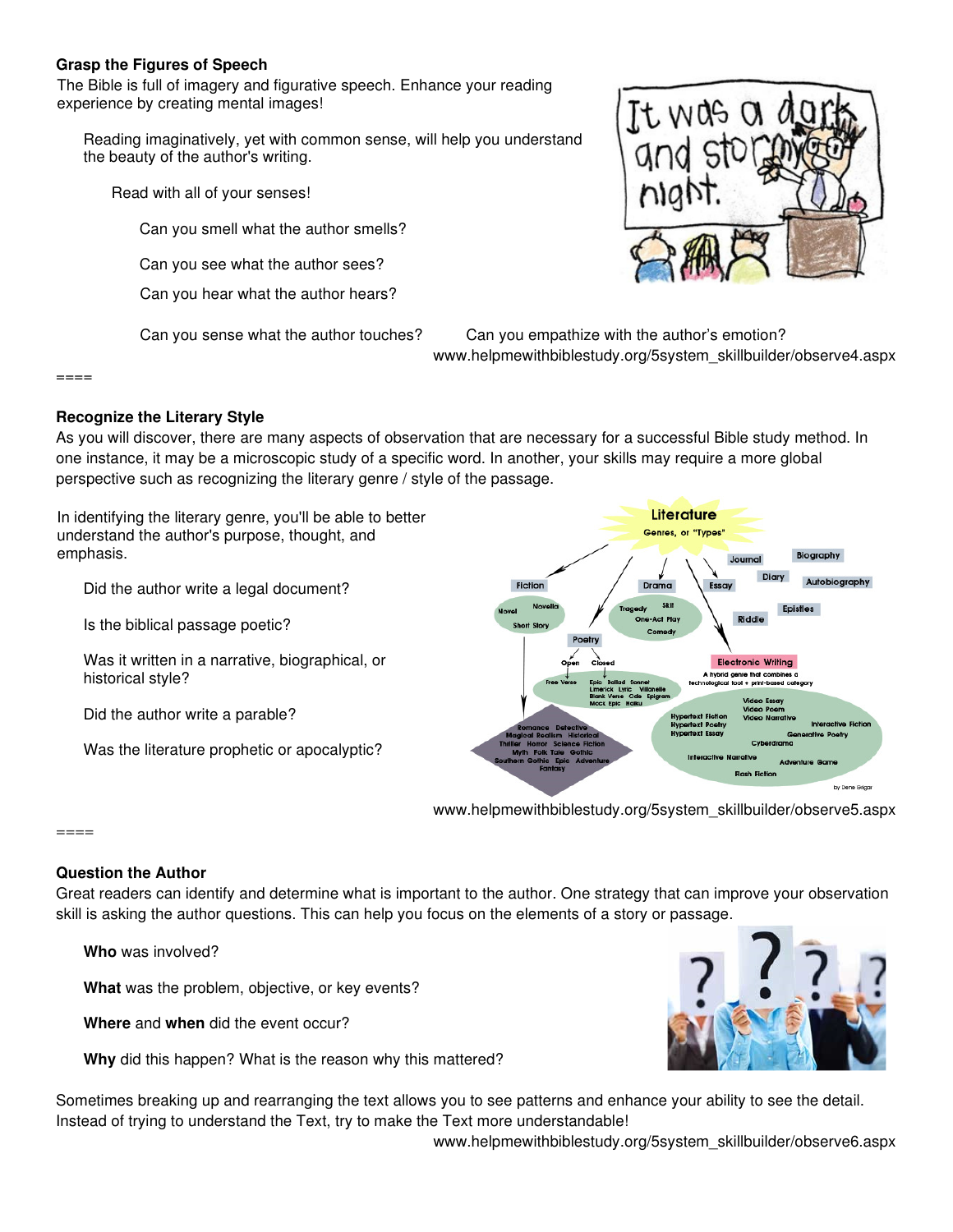#### **Interpretation**

#### **Interpretation within Context**

The next step in a good Bible study method is **interpretation**. This asks the question, "what does it mean?"

This is where you draw inferences. Here you combine your background knowledge and information from the Bible to interpret and draw conclusions.

It requires you to use some prior knowledge and is the process of building new knowledge. Gaining new comprehension of the biblical text builds upon your prior knowledge of the Bible and enables you to better comprehend the Text.

You will see this when you read a familiar biblical passage and discover a new insight or meaning that you didn't discover earlier.

And you monitor your interpretation and comprehension here by asking if it makes sense or not.

www.helpmewithbiblestudy.org/5system\_skillbuilder/interpret1.aspx

====

### **Understand the Cultural Context**

Perhaps one of the greatest obstacles to understanding the Bible is the presuppositions you may bring to the Text.

Be careful of bringing your socio-cultural perceptions, because it will alter the context and meaning of the Text.

The writers of the Bible wrote from and to an audience with a cultural experience much different from our own; as much as two to several thousand years in difference!

Take the time to learn about the society and culture that the Bible was addressing. The state of the state of the state of the state of the Sheep herding in Israel - 1890s



www.helpmewithbiblestudy.org/5system\_skillbuilder/interpret2.aspx

====

# L**earn the Histo-Geographical Context**

Just as important as learning about the cultural context, understanding the historical and geographical context can bring much clarity to the passage.

Great civilizations with significant geo-political influences rose and fell during the period that the Bible was written.

Get the big picture.

What role did geography play?



What was happening politically during that time? The ruins of ancient Jericho - 1890s www.helpmewithbiblestudy.org/5system\_skillbuilder/interpret3.aspx

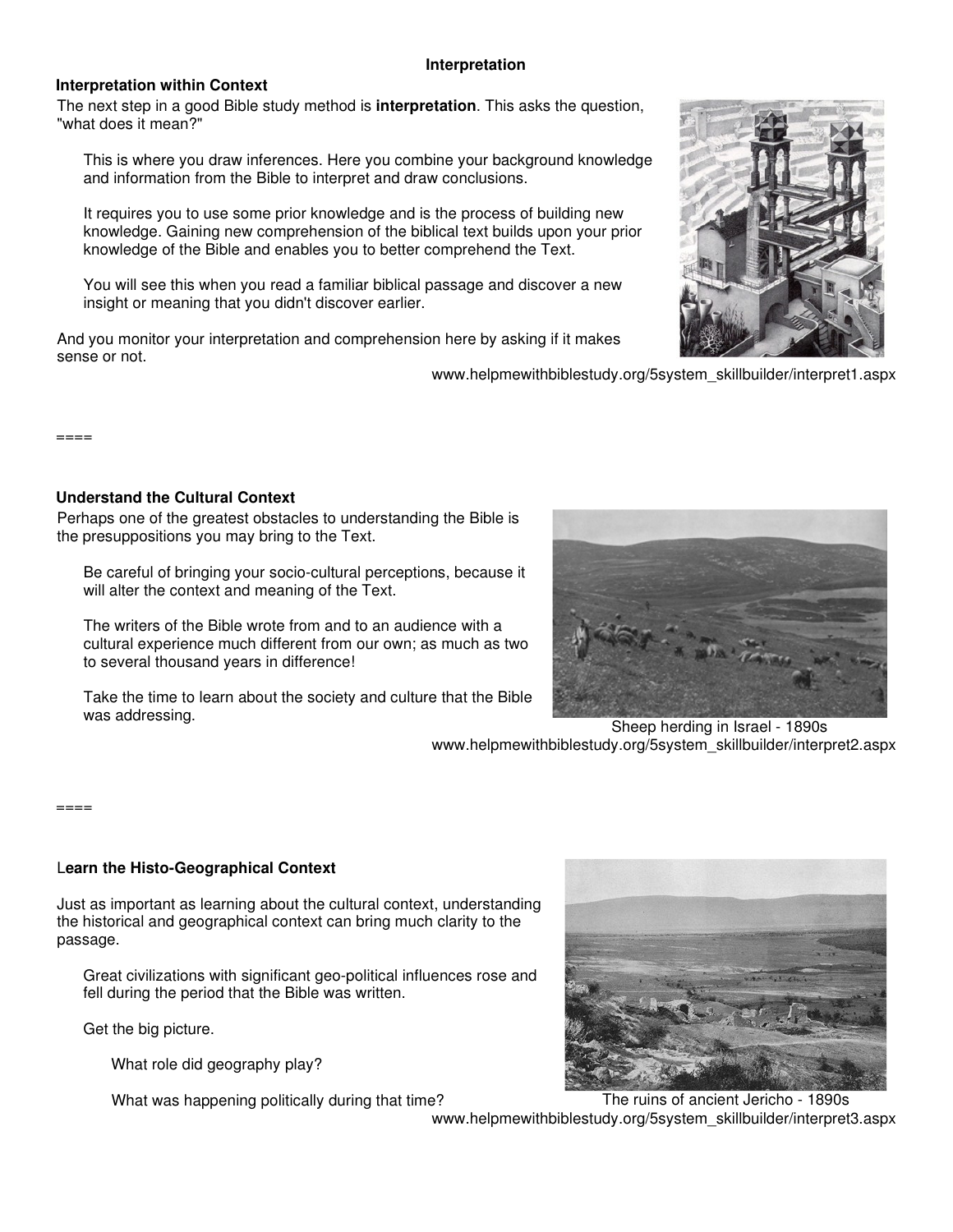### **Develop the Theological Context**

God has a purpose and meaning, and our objective is to discover that. The challenge is to develop the skill to interpret God's objective meaning without our subjective bias!

Be mindful of the theological context. As you develop your theology, are your views consistent within the context of the Bible?

Do other passages backup your theological interpretation?

What do you do when it clashes with cultural norms?



The western wall of the Second Temple Jerusalem 1890s www.helpmewithbiblestudy.org/5system\_skillbuilder/interpret4.aspx

 $====$ 

### **Application**

### **Softening Your Heart**

The last step of a good Bible study method is **application**.

How does this apply to your life?

What will you do with this information?

This process begins with the condition of your heart.

What quality of relationship do you seek with God?

How does the passage help you improve your personal qualities?



www.helpmewithbiblestudy.org/5system\_skillbuilder/apply1.aspx

#### ====

# **Working with the Text**

Application causes us to focus on the essential aspects of the biblical text.

Finding key words and phrases that capture the gist of what we've read remind us of the lesson that God is teaching us.

But don't make the mistake of substituting interpretation for application!



www.helpmewithbiblestudy.org/5system\_skillbuilder/apply2.aspx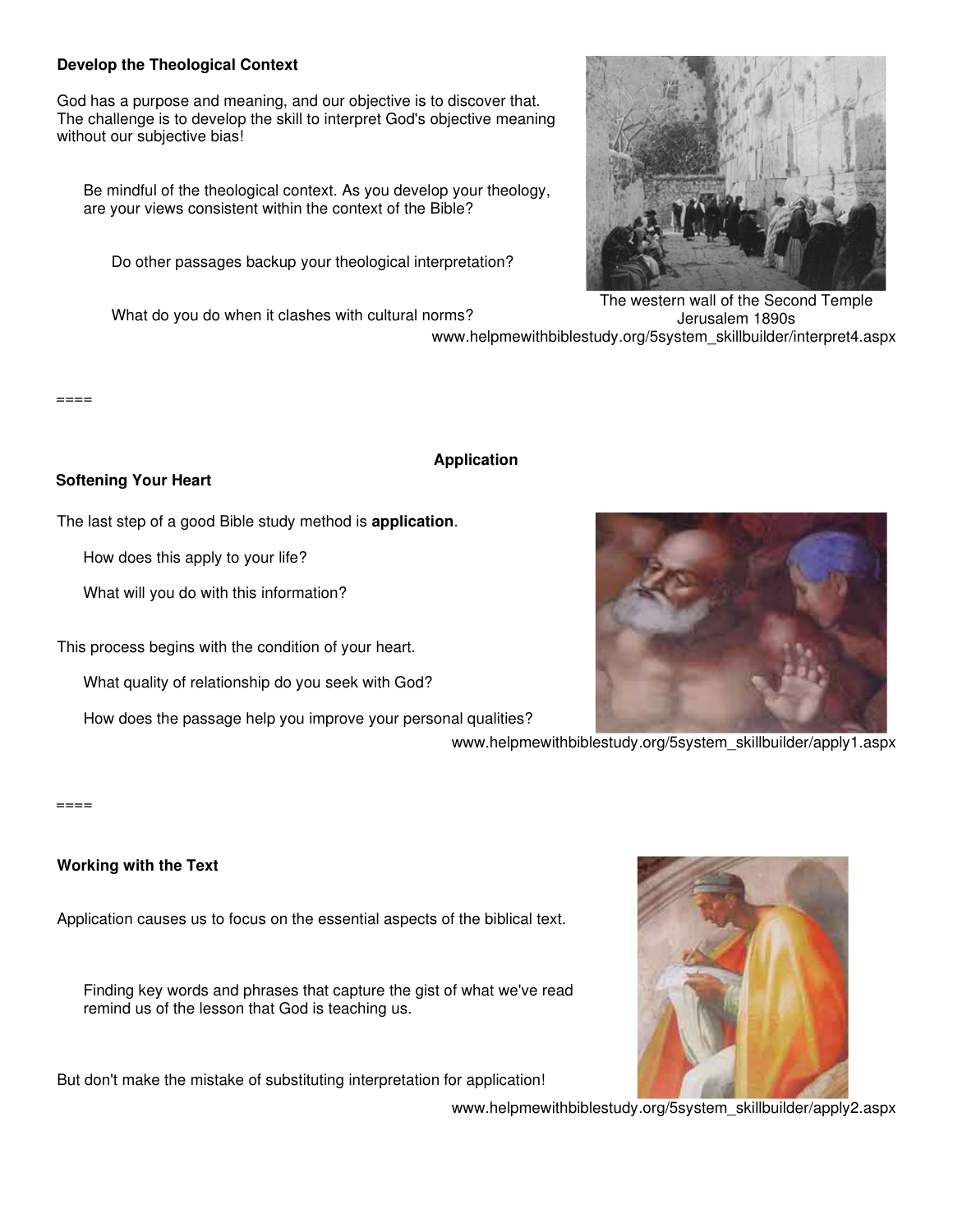### **Transforming Your Mind**

"He who ignores discipline despises himself, but whoever heeds correction gains understanding." (Prov 15:32)

Don't stop the process of God led self improvement.

Will it be rationalization or repentance?

Let the Word work by changing your thoughts, priorities, and moral standard!

www.helpmewithbiblestudy.org/5system\_skillbuilder/apply3.aspx

#### ====

### **Discipling Your Life**

The pursuit of holiness challenges old thoughts, old perspectives, and old habits.

Sometimes a friend is just enough to help us overcome our moments of weakness.

One method of achieving success is to ask a friend to help you be accountable to the goals you have set for yourself.

A good friend isn't one who helps you feel good when you fail.

A good friend is one who encourages you as you confront your trials, but doesn't sugarcoat the discomfort of failure.

Small consistent changes equate to huge leaps over time.

Study consistently and remind yourself what God would like for you!



www.helpmewithbiblestudy.org/5system\_skillbuilder/apply4.aspx

#### ====

### **Loving Your Neighbor**

Applying biblical principles go far beyond your own personal life.

What lessons can you learn to improve your relationships with:

your parents?

your spouse?

your siblings?

your family, clan or tribe?

your children?

your friends?

What role does God have for you in the lives of others?

God's second greatest command is love your neighbor as yourself.

Only after you realize and understand God's love for you can you truly love others!

www.helpmewithbiblestudy.org/5system\_skillbuilder/apply5.aspx



Vhen you

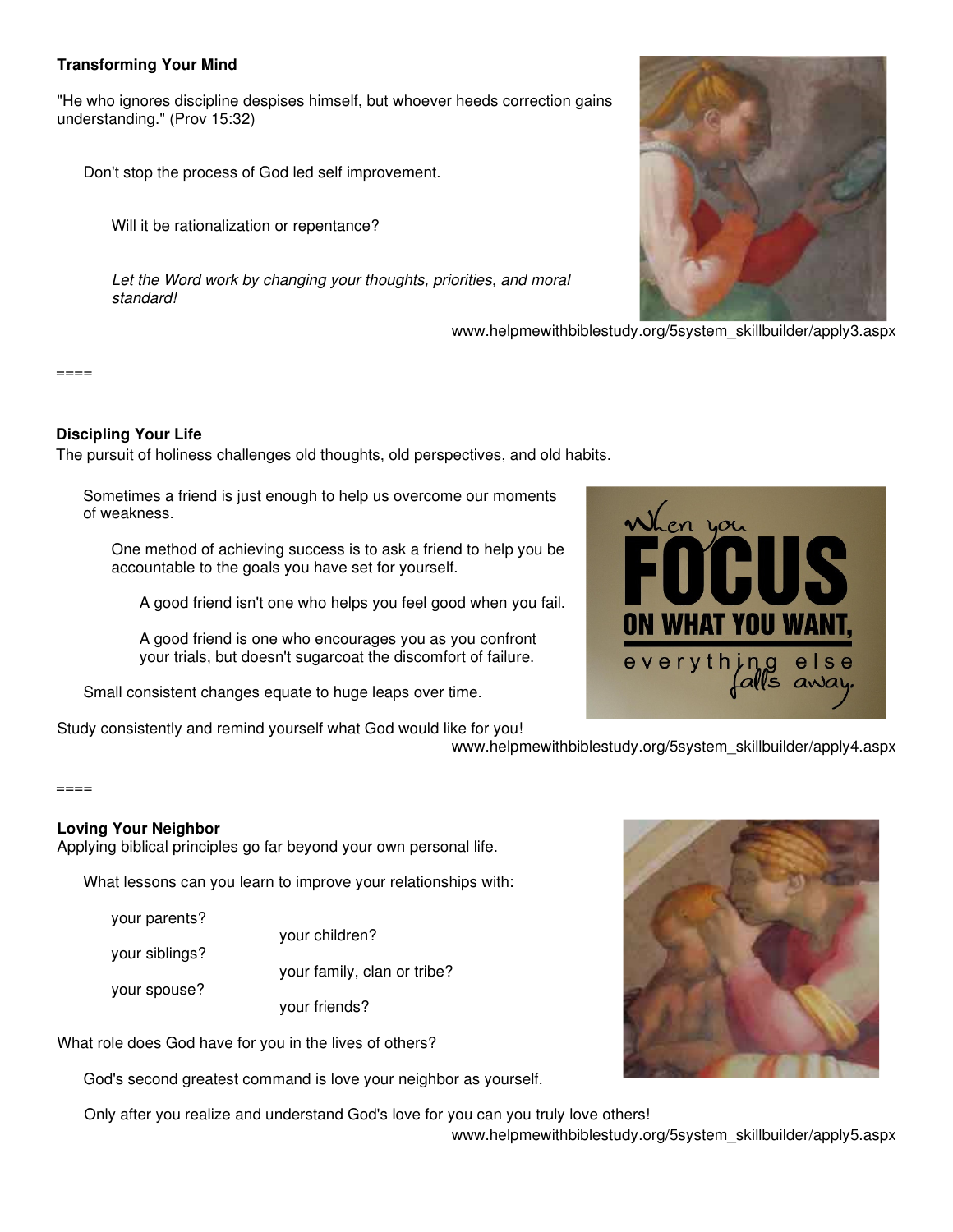#### **Discipleship**

### **The Two Greatest Commandments**

Living by the Word of God is largely directed towards personal holiness and Christian living.

This is consistent with what Jesus identifies as the 2 greatest commands to man:

One of them, a lawyer, asked Him a question, testing Him, "Teacher, which is the great commandment in the Law?"

And He said to him, "'YOU SHALL LOVE THE LORD YOUR GOD WITH ALL YOUR HEART, AND WITH ALL YOUR SOUL, AND WITH ALL YOUR MIND.'

This is the great and foremost commandment.

The second is like it, 'YOU SHALL LOVE YOUR NEIGHBOR AS YOURSELF.'" (Matthew 22:35-39)

And this reflects the vertical and horizontal relationships that God intended for human beings.

ww.helpmewithbiblestudy.org/5system\_skillbuilder/disciple1.aspx

 $=$  $=$  $=$  $=$ 

### **The Great Commission**

However there was a command that Jesus made just prior to His Ascension. His last words clearly highlighted its importance and reflect the second greatest command:

And Jesus came up and spoke to them, saying, "All authority has been given to Me in heaven and on earth.

Go therefore and make disciples of all the nations, baptizing them in the name of the Father and the Son and the Holy Spirit,

teaching them to observe all that I commanded you; and lo, I am with you always, even to the end of the age." (Matthew 28:18-20)

For many Christians, this command to "make disciples" is understood to mean "evangelize." But disciple making is an encompassing application of Bible knowledge and wisdom that goes far beyond the individual's pursuit of personal holiness and Christian living...

Obedient Christian living requires both **training** (discipleship) and **outreach** (evangelism).



ww.helpmewithbiblestudy.org/5system\_skillbuilder/disciple2.aspx

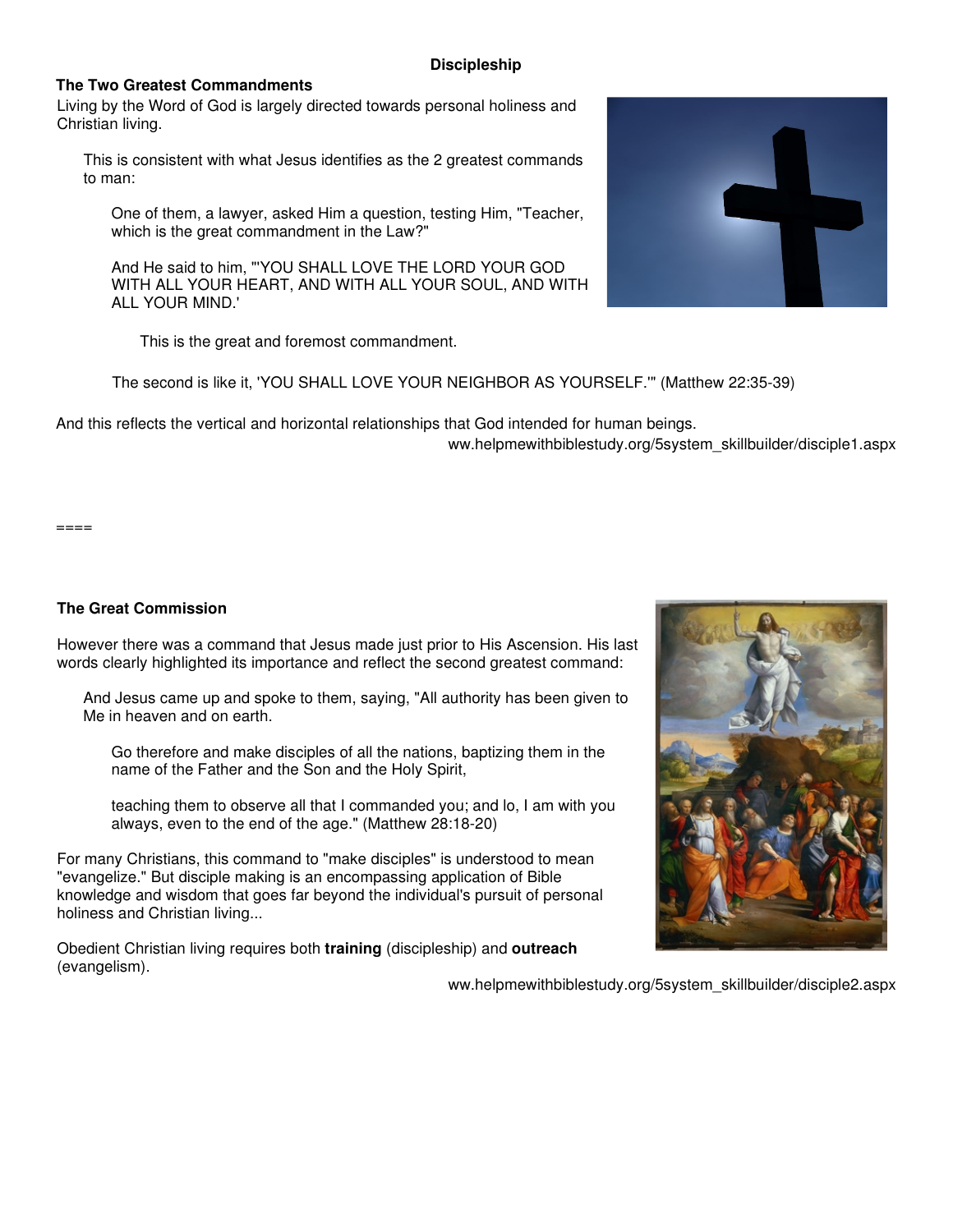### **Disciple Making**

is more than weekly fellowship. is more than weekly Bible study.

views learning as a means, not an end. is commanded by God (Matthew 28:18-20).

must be transferable (2 Timothy 2:2). will stretch your thinking and obedience (1 Peter 3:15).

should be considered ordinary, not extraordinary (Jude 3).

Disciple Making affirms one's faith shows how one grows in faith encourages others to assist others with their faith (or lack of)

www.helpmewithbiblestudy.org/5system\_skillbuilder/disciple3.aspx

====

### **Disciple Making**

The following series on disciple making is from Essentials, which is part of the program Transferable Cross Training (TCT) developed by Dr. Karl Payne. The purpose of TCT is to help equip men and women to be effective disciple makers. The materials are field tested with various proof verses that can be memorized, and each lesson is focused on transferability. It is our desire is for those who accept the challenge of discipleship that, with or without a Bible and notes in hand, each individual who has taken the time to master the concepts and principles in this series will have confidence to comfortably and biblically respond to common questions and comments from friends or enemies of Christ. By God's grace we can make a difference in eternity by being actively involved in the most important job assignment entrusted to mankind. For more information about TCT or obtaining the booklet series, see www.KarlPayne.org

Please remember that the uniqueness of this discipleship series is its simple transferability. It is the expressed desire of the author that students actually use these materials after completing each booklet, by sharing them with others in a manner consistent with 2 Timothy 2:2.

### **About Karl Payne**

I grew up in a home that would have been considered moral and ethical, but not religious. Both of my parents were teachers. Dad was a Mathematics / Science specialist for the Sacramento City School District and my mom taught grade school. My Dad would occasionally pray for our food, but we did not read the Bible or discuss religious topics. I decided my first Sunday of seventh grade that I had no real interest in church or Sunday school and informed my parents that I would no longer attend either. I assumed I was a Christian because I had been baptized as a child at my mom's request, but my primary interests were baseball, football and music.

On June 17th, 1970 I became a Christian while attending a youth retreat sponsored by Young Life, a Christian ministry focused upon reaching high school students. The two biggest hurdles I faced in that decision both related to honest assumptions. My first assumption related to what I had understood it meant to be a Christian. I assumed that I was a Christian because I had been baptized. Christians get baptized, I had been baptized, therefore, I was a Christian. I also thought that heaven, if it was real, was attained by being a nice person. I reasoned that since on a moral and ethical scale which had the Pope on one end and Hitler on the other, that my live style was closer to the Pope's than Hitler's, thus making me a shoe in for heaven if God was fair.

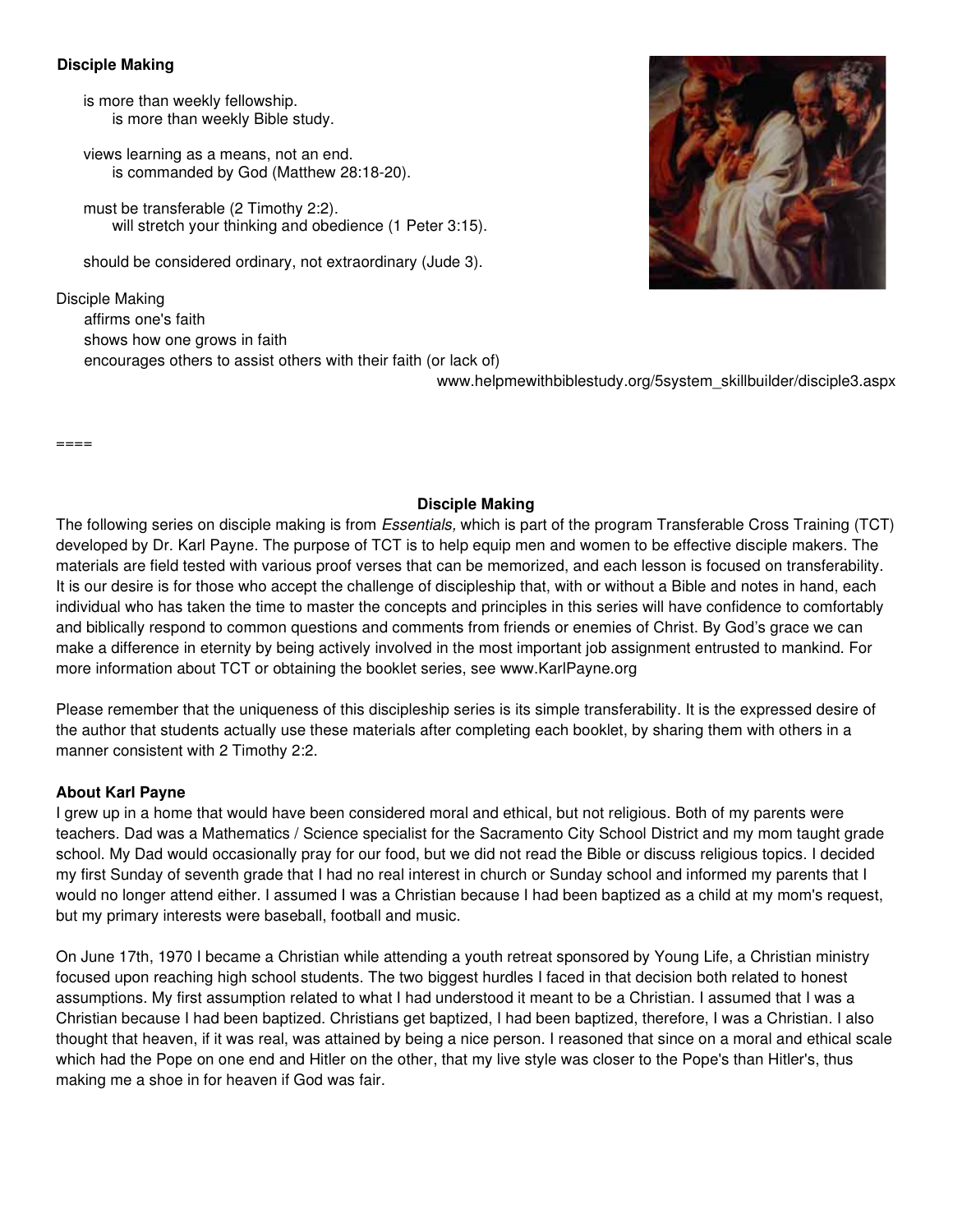### **About Karl Payne (continues)**

The second assumption I had made related to education. In eighth grade my science teacher told our class that "religious people were mental cripples who needed a crutch to get through life." I was very impressed by this teacher and took to heart what he said. In the eleventh grade, my physiology teacher told our class that "educated people believed in evolution." As I grew older my education had become more important to me. As a result of several teacher's comments I assumed that it was not possible to think deeply and still be a Christian. Religion in my mind was therefore something for nice people who were not too concerned about an academic education. My first assumption was to confuse churchianity with Christianity. Churchianity represents men and women making their best efforts to reach up to God and receive His approval, based upon their individual efforts to be found worthy in His eyes. Biblical Christianity is a message explaining how God has chosen to reach down to mankind through the death, burial and resurrection of Jesus Christ, providing salvation by His grace as a free gift to all who believe, in spite of our unworthiness. Religion is essentially a message of man reaching up to God. Christianity is a message detailing how God has reached down to man. Religion exalts man. Christianity exalts God. I had received just enough religious training to confuse religion with Christianity and had rejected an honest consideration of Christianity in the process. My second assumption was to confuse naturalism, dialectical materialism and the suppositional baggage assumed to be true by both philosophical world views, with actual empirical data and good science, which provides conclusions based upon testing, observation and repetition rather than wishful thinking and naturalist / atheistic suppositional indoctrination.

On the 17th of June, 1970 at 8:00 P.M., I listened to a gentleman clearly explain that God's plan is that I have eternal life (John 3:16, John 10:10, Romans 5:1), but that my problem with sin (to miss the mark in word, thought or deed) had separated me from Him (Romans 3:23, Romans 6:23). This sounded more like bad news to me than good news. He went on to say that God had provided a remedy for my sin by sending His only son Jesus Christ to die on a cross as a payment for my penalty (2 Corinthians 5:21, Philippians 2:4-10, 1 Timothy 2:5, Romans 5:8, John 14:6, Ephesians 2:8-9), but that it was absolutely necessary for me to respond to His remedy for the remedy to be effective (John 1:12, Romans 10:9-10, Revelation 3:20). I bowed my head in that room and quietly asked Jesus Christ to become my Savior and Lord. Jesus came into my life and has made me a new person, from the inside out (2 Corinthians 5:17). That was nearly thirty-one years ago. Knowing Jesus is more than religious activism or academic curiosity. It is a real relationship. Spiritual maturity is a process (1 John 2:12-14) that should continue to develop and grow as long as we are alive.

God used a Campus Crusade for Christ high school ministry to teach me that aggressive, reproductive Christianity (2 Timothy 2:2) should be considered normal Christianity. Sincerity is necessary for Christian living, but it is not sufficient for impacting our world for Christ (Matthew 28:18-20, 2 Corinthians 5:17-21, 2 Timothy 2:15, 1 Peter 3:15). He has used several godly men, seminary and nearly twenty-five years of serving in church ministry to teach me that making disciples means far more than leading people to Christ and asking them to pray and read their Bibles. It is impossible to give what you do not have or share what you do not know. When people tell me that their Christian faith is boring, what they are really telling me is that they do not pray, they do not study and they do not give away what they have been given. The Christian life is an adventure that is exciting to live and share. To judge Christianity by people who sit on their hands, criticize others and turn a living faith into dead religion is to misrepresent Biblical Christianity. Christianity was never meant to be lived as a passive spectator sport.

 $=$  $=$  $=$  $=$ 

# **Disciple Makers: Impact Players for Christ** (K. Payne)

The New Testament gives us a blueprint for the dynamic ministry of evangelism and discipleship. As obedient followers of Jesus Christ, evangelism and discipleship are not an option. We must obediently participate in the process of systematically sharing the things we have learned with those who will also faithfully carry this message to others.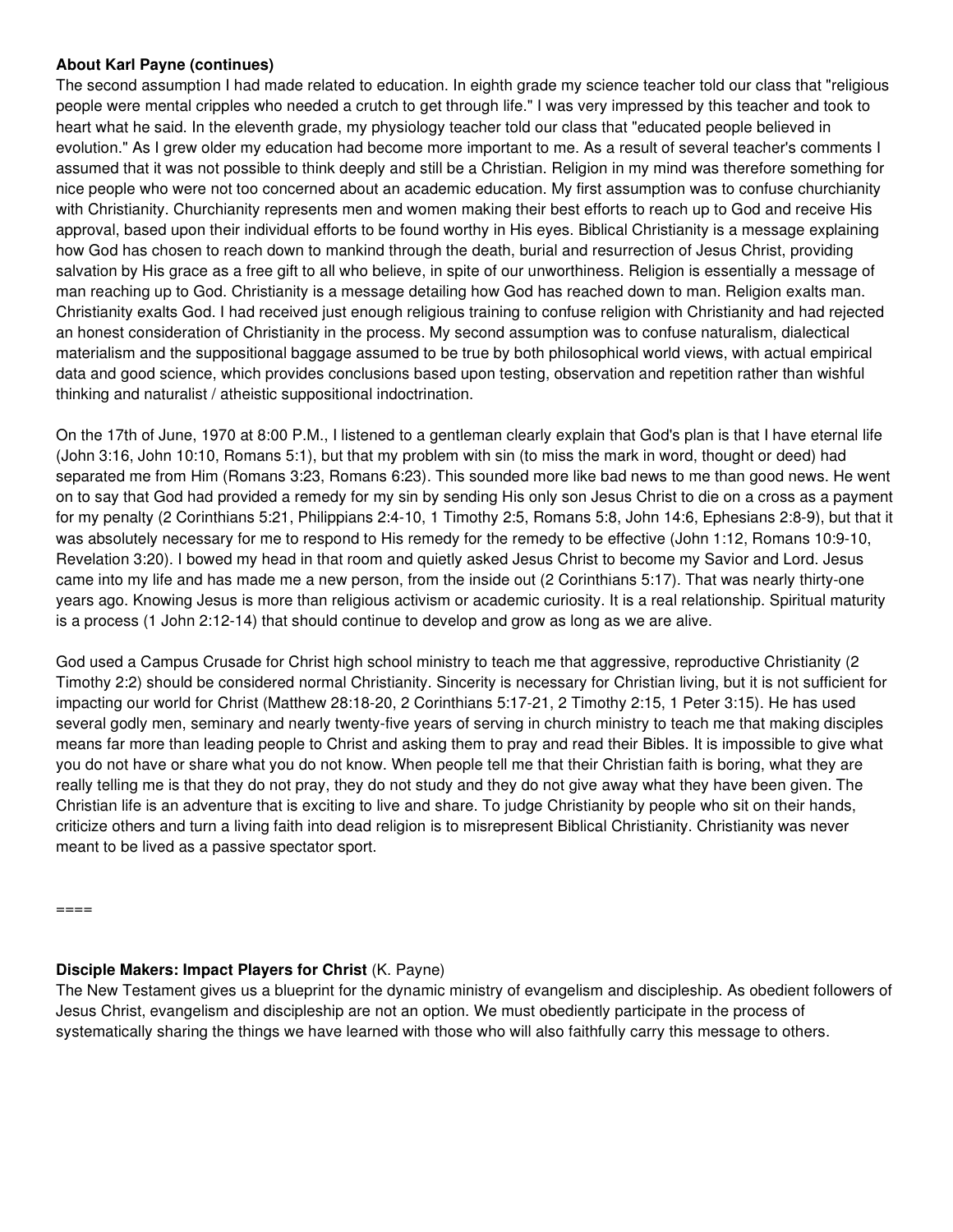### **Disciple Makers: Impact Players for Christ** (K. Payne) (continues)

2 Timothy 2:2 clearly explains this principle:

"And the things which you have heard from me in the presence of many witnesses, these entrust to faithful men who will be able to teach others also."

Timothy is given 3 commands: **1.** Listen and learn, **2.** Locate faithful men, **3.** Teach these faithful men so they can train others to reproduce the same process.

Notice the 3 levels of human interactions: **1.** Paul disciples Timothy, **2.** Timothy disciples faithful men, **3.** Faithful men disciple other faithful men.

Matthew 28:18-20 illustrates the priority of emphasizing both evangelism and discipleship and not allowing one to be developed or maintained at the expense of the other. There are at least two triads contained with these verses which relate directly to disciple making. Can you identify and explain them? (hint: Note the relationship between each verse. Don't ignore the participles.)

And Jesus came up and spoke to them, saying, "All authority has been given to me in heaven and on earth. Go therefore and make disciples of all the nations, baptizing them in the name of the Father and the Son and the Holy Spirit, teaching them to observe all that I have commanded you; and lo, I am with you always, even to the end of the age."

There are 3 Greek participles that help you understand Jesus' command to "make disciples":

As you go - make disciples

As you baptize - make disciples

As you teach - make disciples

There are 3 assurances that Jesus provides you that go along with His command to "make disciples":

- 1. I have the authority to give you a job because all authority is mine in heaven or on earth.
- 2. Since I have all authority, I have a job to give you "make disciples."
- 3. I will always be with you as you go about making disciples.

1 Peter 3:15 is helpful in understanding the priority of the concept of reproductive discipleship:

"But sanctify Christ as Lord in your hearts, always being ready to make a defense to everyone who asks you to give an account for the hope that is in you, yet with gentleness and reverence;"

There are 3 priorities to achieve.

1. Set apart Christ as Lord.

Sanctifying Christ as Lord is a dedication. One measure of your success of sanctifying the Lord is asking this question, "If you have friends who have a question about God, are you their first or last option?"

- 2. Be prepared to answer reasonable questions. Providing reasonable answers for reasonable questions is an action.
- 3. Give answers that are gentle, powerful and controlled.

Giving answers that are gentle, powerful and controlled describes an attitude. It should not come as a surprise that the people who ought to be ready to give answers for the faith they say they have are the same individuals who have consciously made Christ Lord of their lives.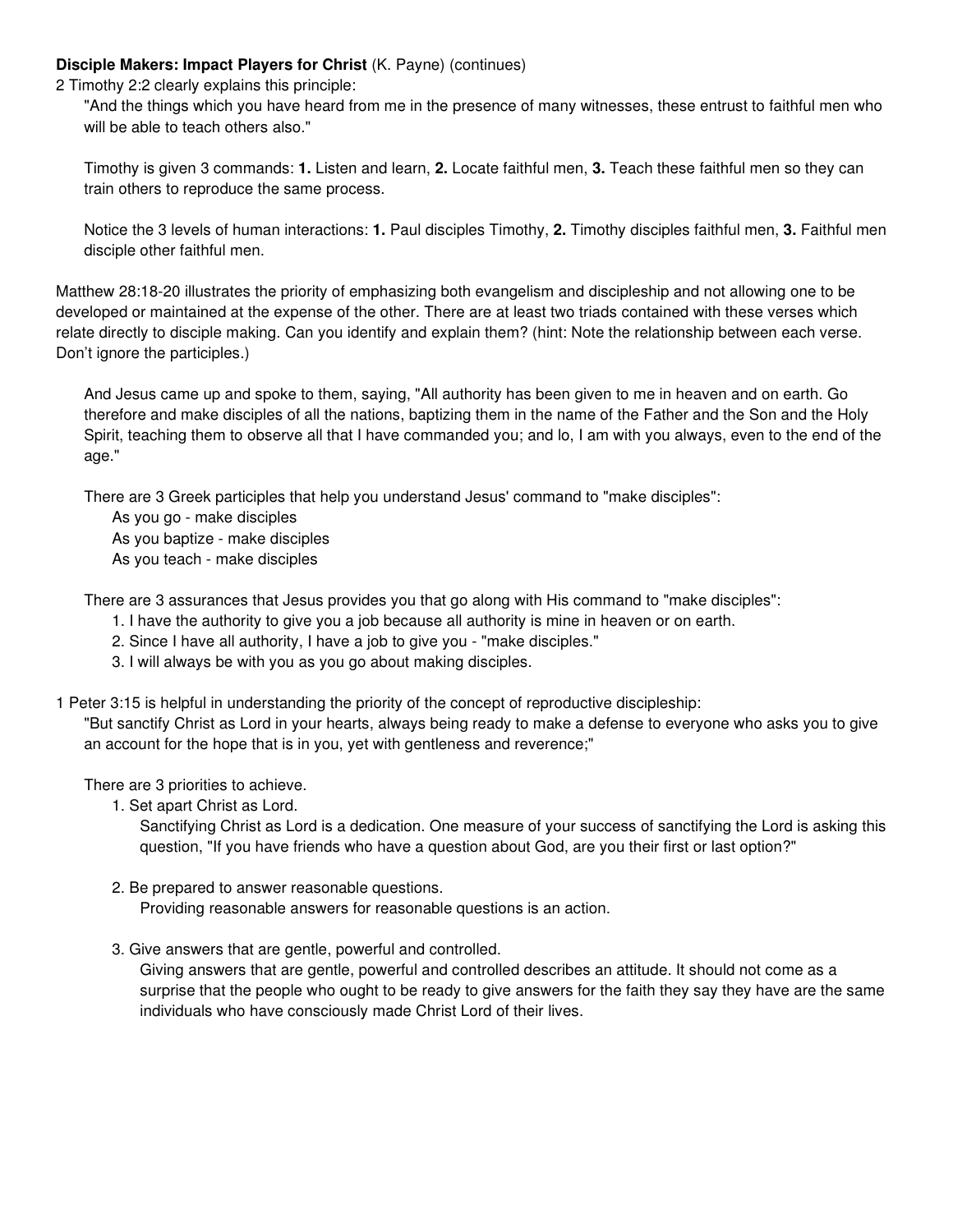# **Disciple Makers: Impact Players for Christ** (K. Payne) (continues)

Notice the difference between simply discipling a student verses discipling a student to disciple others. For essentially the same amount of effort, your ministry can either be one of addition or of multiplication. Let's do the math:

### ADDITION

1 person won to Christ every week for 16 years = 832 1 person won to Christ every day for 16 years  $= 5,840$ 

MULTIPLICATION

1 person won and discipled for 6 months  $= 2$ 2 more people won and discipled over the next 6 months  $=$  4

THE DIVIDEND OF DISCIPLESHIP

Year  $1 = 4$ Year  $2 = 16$ Year  $4 = 256$ Year  $16 = 4,294,961,296$  (approximately the world's population in 1982)

It is easy to understand why a ministry of multiplication is a better investment of a person's time, talent, energy and effort than a ministry of addition.

### **REMEMBER**

- Discipleship is a biblical command, not just a good idea.
- The two triads contained within Matthew 28:18-20
- The triad contained within 2 Timothy 2:2
- The triad within 1 Peter 3:15
- Teachers share content. Trainers share their lives; the trainers job is not done until the student can reproduce. We need more trainers; discipleship is not convenient.

www.helpmewithbiblestudy.org/5system\_skillbuilder/disciple4.aspx

====

### **Three Types of People: Impact Players for Christ** (K. Payne)

The primary purpose of this lesson is two-fold:

- 1. We must learn how to identify the three types of people we will be in contact with on a daily basis.
- 2. We must have relevant, contextual, biblical messages ready for each of these people if we hope to be used by God through divine appointments and opportunities.

In 1 Corinthians 2:14 - 3:3, Paul states that there are ultimately three types of individuals in the world.

The first person is the **natural** man without Christ (1 Cor 2:14).

**Life** is controlled by daily circumstances.

**Christ** is outside of their life.

**Self** or the big "I" runs their life.

The second person is the growing Christian (1 Cor 2:15-16).

**Life** and daily circumstances are under the powerful caring hands of Christ.

**Christ** is in their life and willfully given complete control.

**Self** purposefully subjugated to Christ and His will.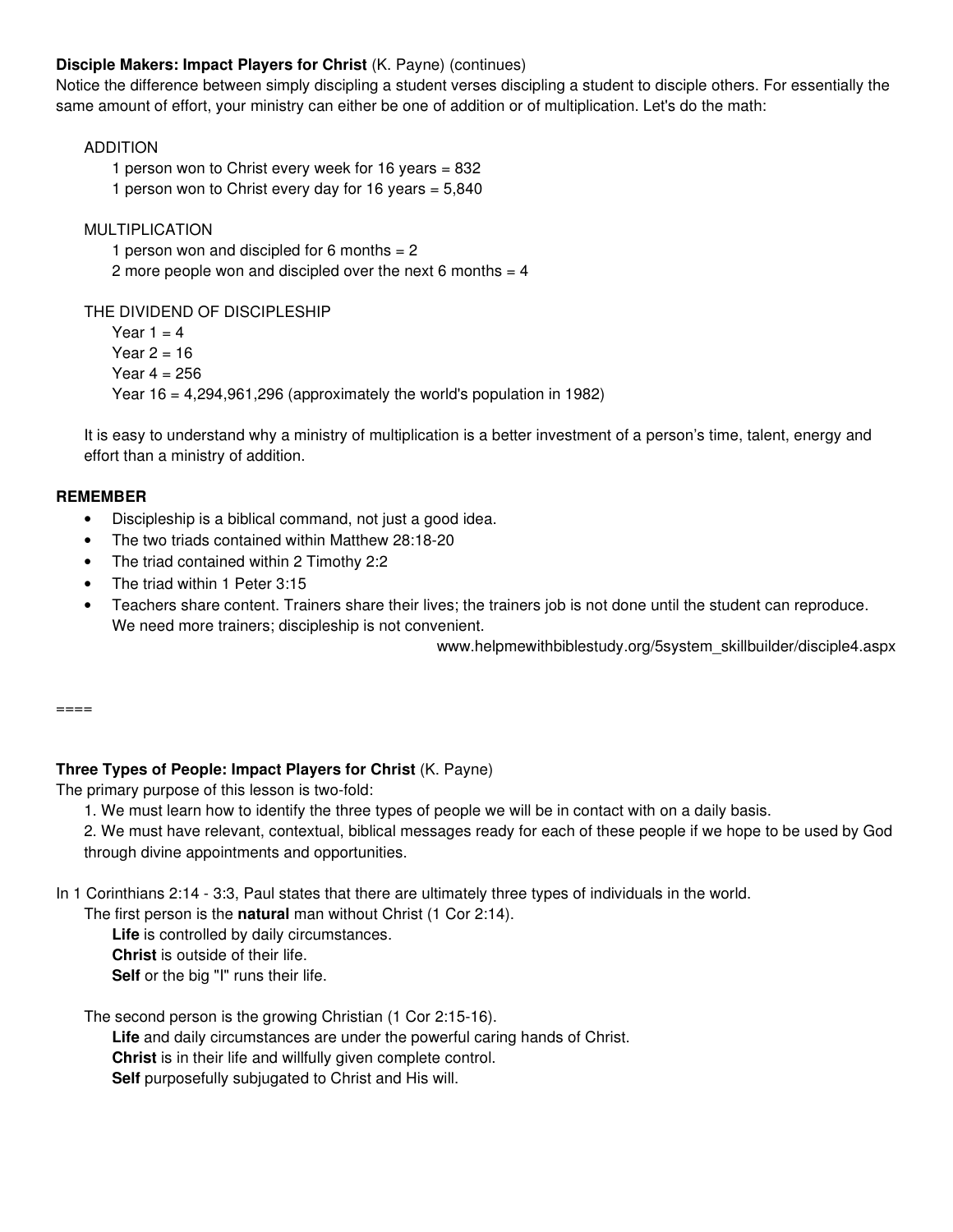### **Three Types of People: Impact Players for Christ** (K. Payne) (continues)

The third person is the carnal or worldly Christian (1 Cor 3:1-3).

**Life** is controlled by daily circumstances.

**Christ** is in their life, but not give willful control.

**Self** has been allowed to usurp Christ's rightful position in controlling their life through disobedience (sin).

#### Notice 1 Corinthians 3:1-3:

"And I, brethren, could not speak to you as to spiritual men, but as to men of flesh, as to infants in Christ. I gave you milk to drink, not solid food; for you were not yet able to receive it. Indeed, even now you are not yet able, for you are still fleshly. For since there is jealousy and strife among you, are you not fleshly, and are you not walking like mere men?

Paul's frustration is with the carnal Christian who has made the conscious decision to remain a spiritual baby. The Greek word "sarkinois" in verse 1 ("flesh") refers to the new Christian who, as a spiritual child, requires milk. In contrast, the Greek word "sarkikoi" in verse 3 ("fleshly") refers to the adult Christian who chooses to live like a child.

The natural person and the carnal or worldly Christian have very similar life experiences. The key difference between the growing Christian and the carnal or worldly Christian is that the former is willing to confess sin daily, keeping life's circumstances under God's control. The latter is not willing to do so. We have to decide daily where we are and where we want our life to be. If we desire change, God has made provision for this to be accomplished.

The **Natural man needs the gospel**. Can you clearly share the gospel?

The **Growing Christian needs systematic discipleship training**. Have you been systematically trained as a disciple of Christ? You cannot clearly share what you have not clearly learned. Are you able to train someone else who wants to serve Christ? You cannot give what you do not have.

The **Carnal Christian needs to get up off the ground and begin to grow again**. He needs to confront the issue(s) that have been allowed to marginalize his relationship with God and daily testimony. He does not need to hear the gospel again, and he is not ready to be systematically trained for service.

Be bold for Christ; fear is not an acceptable reason for failing to take advantage of divine appointments. Study, learn and prepare; sloth is not an acceptable reason for failing to live as a one hundred percent committed Christian, in a world of fifty percent chameleons. We have been called by God to be active soldiers standing for Christ, not idle spectators intimidated by man.

### KEY QUESTIONS:

- 1. Which person do you think represents your life at this time?
- 2. Which person do you want your life to represent?

#### REMEMBER

- God prepares the heart, you prepare a message. If they are not ready to receive the message, build a bridge.
- Non-Christians are going to hell. They need your involvement.
- Growing Christians need encouragement to press on and not grow weary in doing good. They are friend, not foe.
- Carnal Christians are stuck in the middle of the road. They no longer have lasting pleasure in their sin, but they do not enjoy their walk with God. They are family, not enemies.
- Lifelines represent life styles. The life style of the non-Christian and the carnal Christian are very similar.
- It is possible to fool men about the condition of our heart and soul. It is not possible to fool God!

www.helpmewithbiblestudy.org/5system\_skillbuilder/disciple5.aspx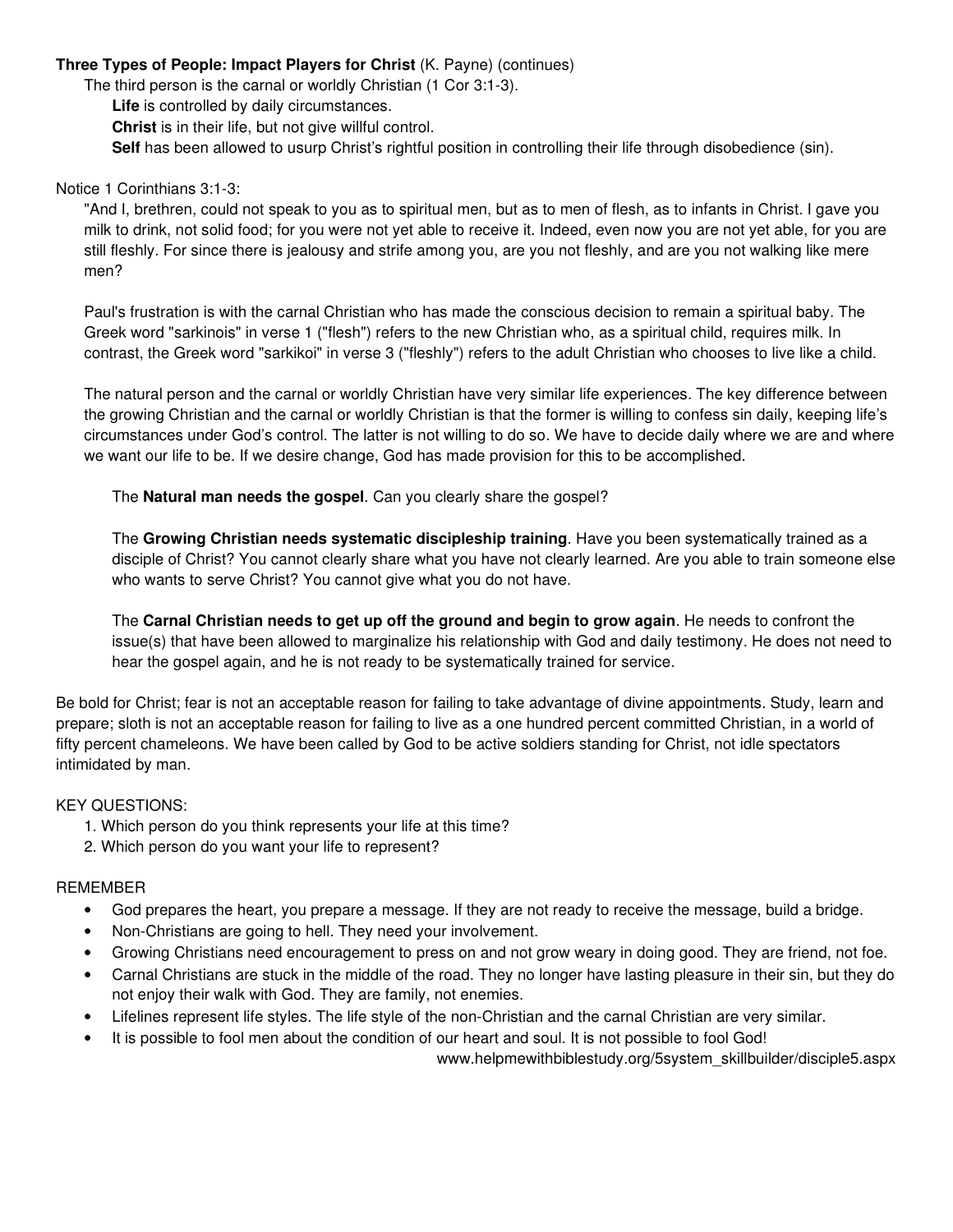### **Salvation: Steps to Peace with God** (K. Payne)

The message of God's salvation can be presented in 4 points: Plan, Problem, Remedy and Response.

**God's Plan**: Peace and Life. God has provided a plan for your life. There is a problem that keeps one from experiencing His plan.

"Therefore, having been justified by faith, we have peace with God through our Lord Jesus Christ," (Romans 5:1)

"For God so loved the world, that He gave His only begotten Son, that whoever believes in Him shall not perish, but have eternal life." (John 3:16)

"The thief comes only to steal and kill and destroy; I came that they may have life, and have it abundantly." (John 10:10)

**Man's Problem**: Separation. The Greek word for "sin" refers to "missing the mark" like an archer missing the target. Man's sin separates him from God and prevents him from experiencing God's plan.

"for all have sinned and fall short of the glory of God," (Romans 3:23)

"For the wages of sin is death, but the free gift of God is eternal life in Christ Jesus our Lord." (Romans 6:23)

**God's Remedy**: The Cross. Jesus' death paid the penalty of man's sin so that man can experience God's plan. "For there is one God, and one mediator also between God and men, the man Christ Jesus," (1 Timothy 2:5)

"But God demonstrates His own love toward us, in that while we were yet sinners, Christ died for us." (Romans 5:8)

"Jesus said to him, 'I am the way, and the truth, and the life; no one comes to the Father but through Me.'" (John 14:6)

"For by grace you have been saved through faith; and that not of yourselves, it is the gift of God; not as a result of works, so that no one may boast." (Ephesians 2:8-9)

### **Man's Response**: Receive Christ

"But as many as received Him, to them He gave the right to become children of God, even to those who believe in His name," (John 1:12)

"Behold, I stand at the door and knock; if anyone hears My voice and opens the door, I will come in to him and will dine with him, and he with Me." (Revelation 3:20)

#### REMEMBER

- Frame the salvation question using a square or rectangle. Keep the message simple, two "P's" and two "R's" and stay on target. The first "P" and the first "R" belong to God. The second "P" and second "R" belong to man.
- Sin can be explained by "the archer" illustration.
- Christ as God's remedy for sin can be explained by "the bridge over the chasm" illustration.
- Personal faith or trust in Christ can be explained by "the tight rope walker" illustration.
- Our job is to explain the Gospel to non-Christians as clearly as we know how, for their benefit.
- Man must respond to God's remedy to overcome man's problem to experience God's plan.
- Our motive for sharing with those who do not know Jesus Christ personally is not just to relieve our guilt, or show off our spiritual insight, but to be a help to others.

www.helpmewithbiblestudy.org/5system\_skillbuilder/disciple6.aspx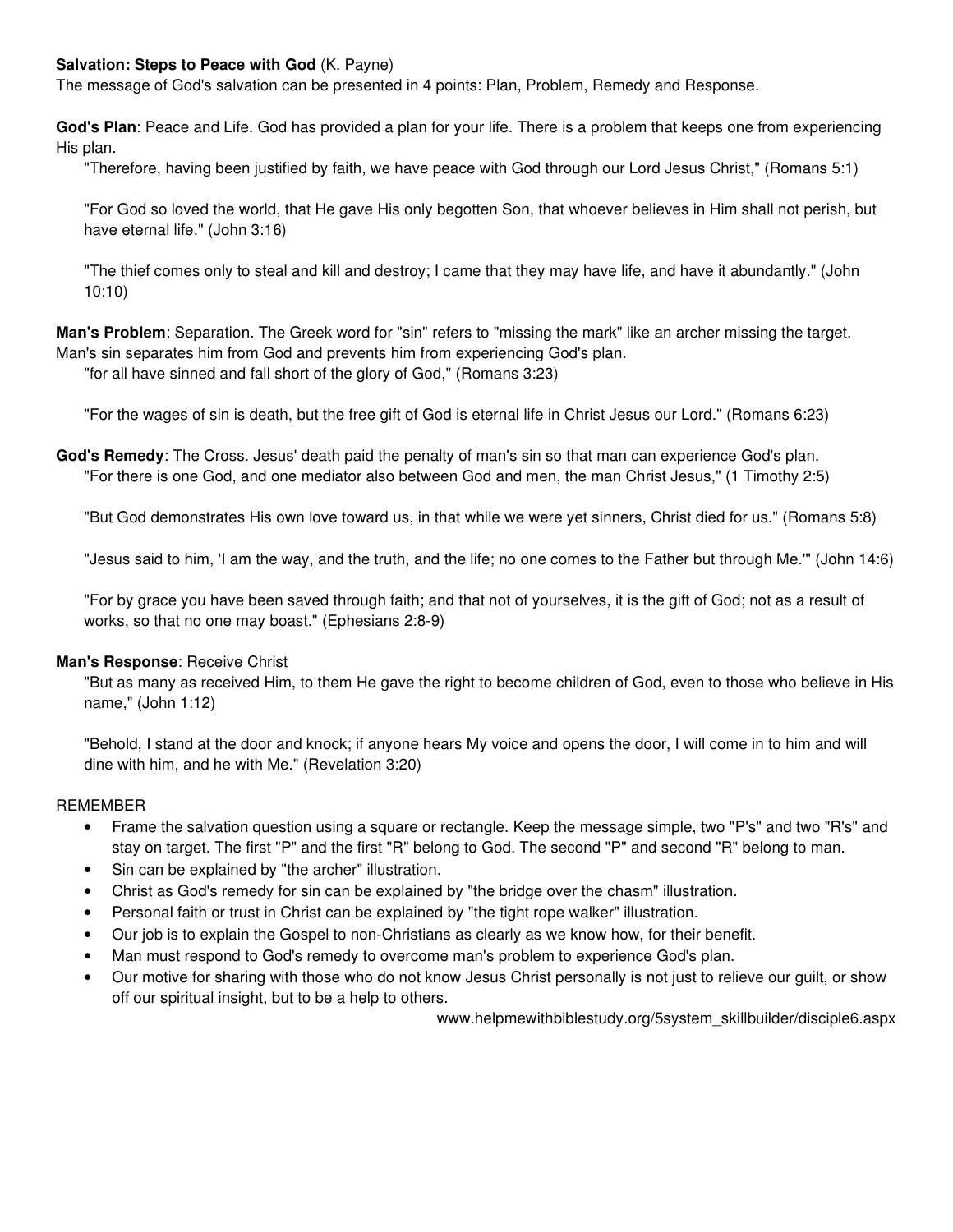### **Assurance** (K. Payne)

Have you ever had this thought or encountered this question:

"I don't feel that God is in my heart as I used to."

"I'm not worthy."

"Have I committed an unforgivable sin?"

"Sometimes I feel real spiritual and other times real dry."

Doubts like this can prevent one from a sustainable growing life with Christ. What distinguishes the growing Christian from the carnal Christian is the motivation of their spiritual walk; one is motivated by God's promise and the other by their performance.

Let's illustrate this issue by examining a "spiritual" train.

Caboose - Coal Car - Engine

The Engine is symbolic of the **fact** of God's word.

The Coal Car is symbolic of your **faith** in the fact of God's word.

The Caboose is symbolic of how you **feel** about your faith.

When coal is fed into the engine, the train runs. This represents the growing Christian's faith life.

When coal is fed into the caboose, the train stops. This represents the carnal Christian's faith life.

The caboose is not needed, because it is not the object of your faith.

The engine is necessary, because it is the object of your faith.

"I realize there is a plan, a problem, a remedy and a response that must be acknowledged and acted upon for salvation from the wages of sin. But how can I know Jesus will really become my Savior? I don't deserve to be accepted and loved by God. How can I know for sure He came into my life?"

You're right - nobody deserves salvation. But the good news is that God's promised salvation is a free gift based on God's promise, not a reward based upon man's performance.

"For it is by grace you are saved, through faith - and this not of yourself, it is a gift of God - not of works, so that one can boast." (Ephesians 2:8, 9)

"God made Him [Jesus] who had no sin to be sin for us, so that in Him we might become the righteousness of God." (2 Corinthians 5:21)

Is it really possible to know we have salvation and will go to heaven if we were to die tonight?

"For the witness is this, that God has given us eternal life, and this life is in His Son. He who has the Son has the life, he who does not have the Son of God does not have the life. These things I have written to you who believe in the name of the Son of God, **in order that you may know** that you have eternal life." (1 John 5:11-13)

### **Yes, it is possible to know you have eternal life.**

Who are the ones who know they have eternal life? Those who have the Son.

Who are the ones who know they have the Son?

Those, who upon hearing Jesus knocking at the door of their heart, respond by receiving Him as their Lord and Savior (Revelation 3:20).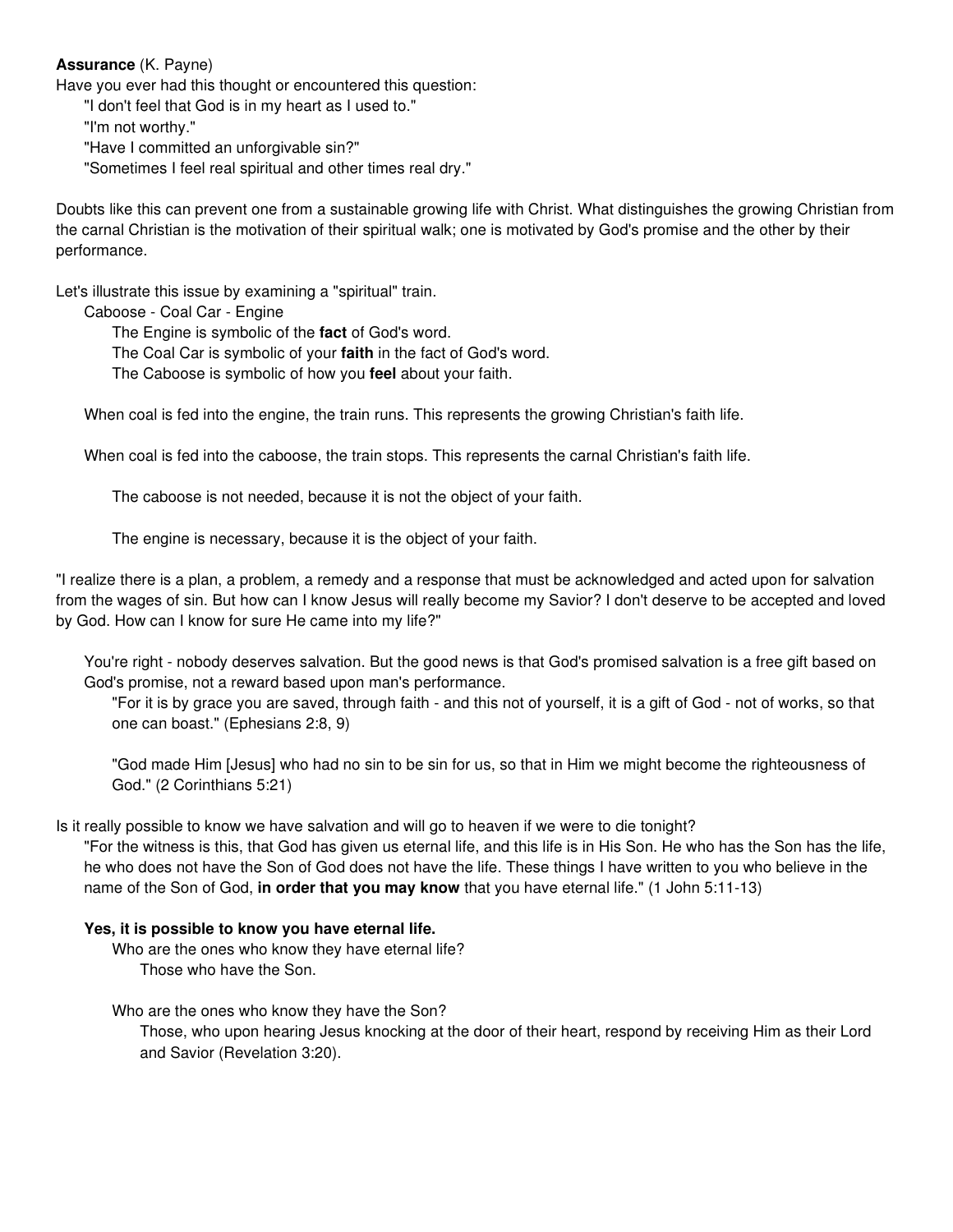## **Assurance** (K. Payne) (continues)

How do I know He really came into my life?

Jesus said He was the Way, the Truth and the Life (John 14:6). Since Jesus is the truth, He must always keep His promises. A Christian's salvation is as certain as Jesus' ability to keep His promises.

Did you ask Jesus to forgive you of your sin problem and become your savior, because you heard Him knocking at your heart? Then what do you know He had to do? (He had to forgive your sin and come into your life.) Who do you know you now have in your heart, based upon His promise? Jesus Christ! Since 1 John 5:12 declares that "He who has the Son has life, " you can know for certain that you have eternal life, because Jesus cannot lie.

### REMEMBER

- Think of COP context, options, promise:
- The context of verse 11 in 1 John 5:11-13 involves eternal life.
- According to verse 12, there are only two options concerning man's eternal destiny. Either you have the Son and Eternal Life, or you do not.
- God's promise in verse 13 is that those believing in Jesus Christ can know they have eternal life.
- The million dollar question is: Do I have the Son? If I have the Son, then I have eternal life (v. 13).
- Jesus promises to come into the heart and life the one who hears Him knocking and invites Him into their heart.
- Because Jesus is the truth (John 14:16), and it is impossible for God to lie (Titus 1:2), He must keep His promise.
- The train diagram clearly illustrates the relationships between the fact of God and His Word, our faith in the fact of God and His Word and our feelings about the fact of God and His Word.
- Our salvation is based upon the certainty of God's promise, not our daily performance of feelings.

www.helpmewithbiblestudy.org/5system\_skillbuilder/disciple7.aspx

====

### **Forgiveness** (K. Payne)

"I believe that God did love me once, but could He still love me now? After all I've been doing He must hate me."

Anyone who knows Christ as Savior knows just how bad you can feel when sin occurs. The real issue concerning sin is not how it makes us feel, but rather, knowing what God promises in His Word concerning how we should respond when we do miss the mark. What does Scripture tell a Christian about struggles with sin after he or she has been truly born again?

"8) If we say we have no sin, we are deceiving ourselves and truth is not in us. 9) If we confess our sins, He is faithful and righteous to forgive us our sins and to cleanse us from all unrighteousness. 10) If we say we have not sinned, we make Him a liar, and His Word is not in us." (1 John 1:8-10)

1 John 1:8-9 reveals three ways that Christians can deal with sin. Think of this like an oreo cookie.

verse 8 (the dark side of the cookie): one may deny the existence of sin.

verse 9 (the white center of the cookie): one may confess and receive forgiveness.

verse 10 (the dark side of the cookie): one may deny the commission of sin and portray God as a liar.

Everyone sins, even sincere Christians. However, growing Christians consistently make a volitional, conscious decision to **deal** with their sin (1 John 1:9), whereas carnal or worldly Christians are typically just as conscious and consistent in their volitional attempt to **deny** their sin (1 John 1:8, 10).

The word "confess" means to agree with God that I was wrong and His way is right. If we confess our sins, He is faithful and righteous to cleanse... Confession implies that I am not only sorry the sin occurred, I don't want it to happen again. What should I do when I sin - any sin - no matter how big or small? I need to confess that sin as soon as possible. The word "all" is also extremely important in this verse. God has promised to forgive **all** sin that is confessed.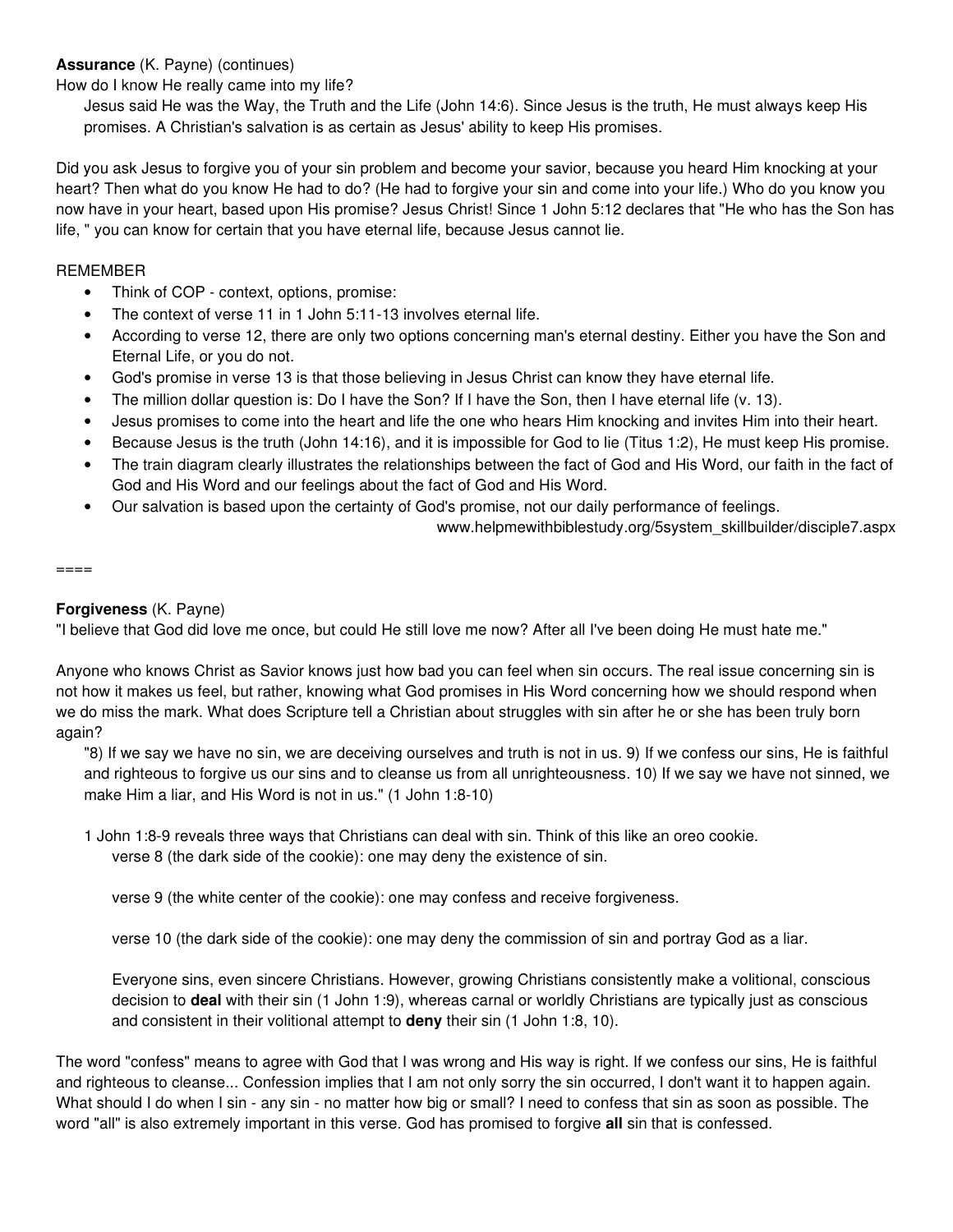### **Forgiveness** (K. Payne) (continues)

There is a distinction between "biblical confession" and "confession." Biblical confession - I agree that God's way is the right way and I need to change and go His way.

False confession - I'm sorry that you caught me. My way is still the right way.

Should I confess the same sin over and over to show God I mean it? No! Why would you ask God to forgive something that is no longer there?

If we confess our sin, He is faithful and righteous to cleanse us... It's gone in God's eyes - you're clean - let it go.

A simple exercise to illustrate God's forgiveness:

- 1. Ask the Holy Spirit to convict you of all the sins between you and your Heavenly Father.
- 2. List the sin(s) that you are convicted of and write them on a piece of paper.
- 3. Confess each sin agree with God that it is wrong and make a conscious decision to do things God's way.
- 4. Write or recite 1 John 1:9 across the list (your guarantee, explain sale, receipt).
- 5. Thank God for His promises you confessed He cleansed.

6. If you need to apologize or make restitution - do it.

### REMEMBER

- Two options We can deny our sin (1 John 1:8, 10) or deal with it (1 John 1:9).
- Two words:
	- "Confess" I agree with God. He is right, I am wrong.
	- "All" God has promised to forgive all my sin. As long as I have breath, God must still have a plan for me.
- The cookie illustration.
- The previous lesson's train illustration. The ultimate basis for the forgiveness of our sin is the character of God and the fact of His Word, not our performance or subjective feeling.
- Because God is truth (John 14:6) and God cannot lie (Titus 1:2), He must keep His promise to forgive and cleanse. Therefore, confidently thank God that through confession, you are forgiven and cleansed.

www.helpmewithbiblestudy.org/5system\_skillbuilder/disciple8.aspx

 $====$ 

# **Vain Regrets** (K. Payne)

How many times have you found yourself ruining the present because of something you did in the past? This struggle is with "vain regrets."

Why are they vain regrets? Because it is vain to think you can change the past. It can't be done. The past is history. Common sense should tell us that to destroy a second day because of yesterday's mistakes is shortsighted. It's bad enough we allowed yesterday to be lost.

The Apostle Paul referred to this problem:

"Brethren, I do not regard myself as having laid hold of it [perfection in this life] yet. But one thing I do: forgetting what lies behind and reaching forward to what lies ahead. I press on towards the goal for the prize of the upward call of God in Christ Jesus." (Philippians 3:13-14)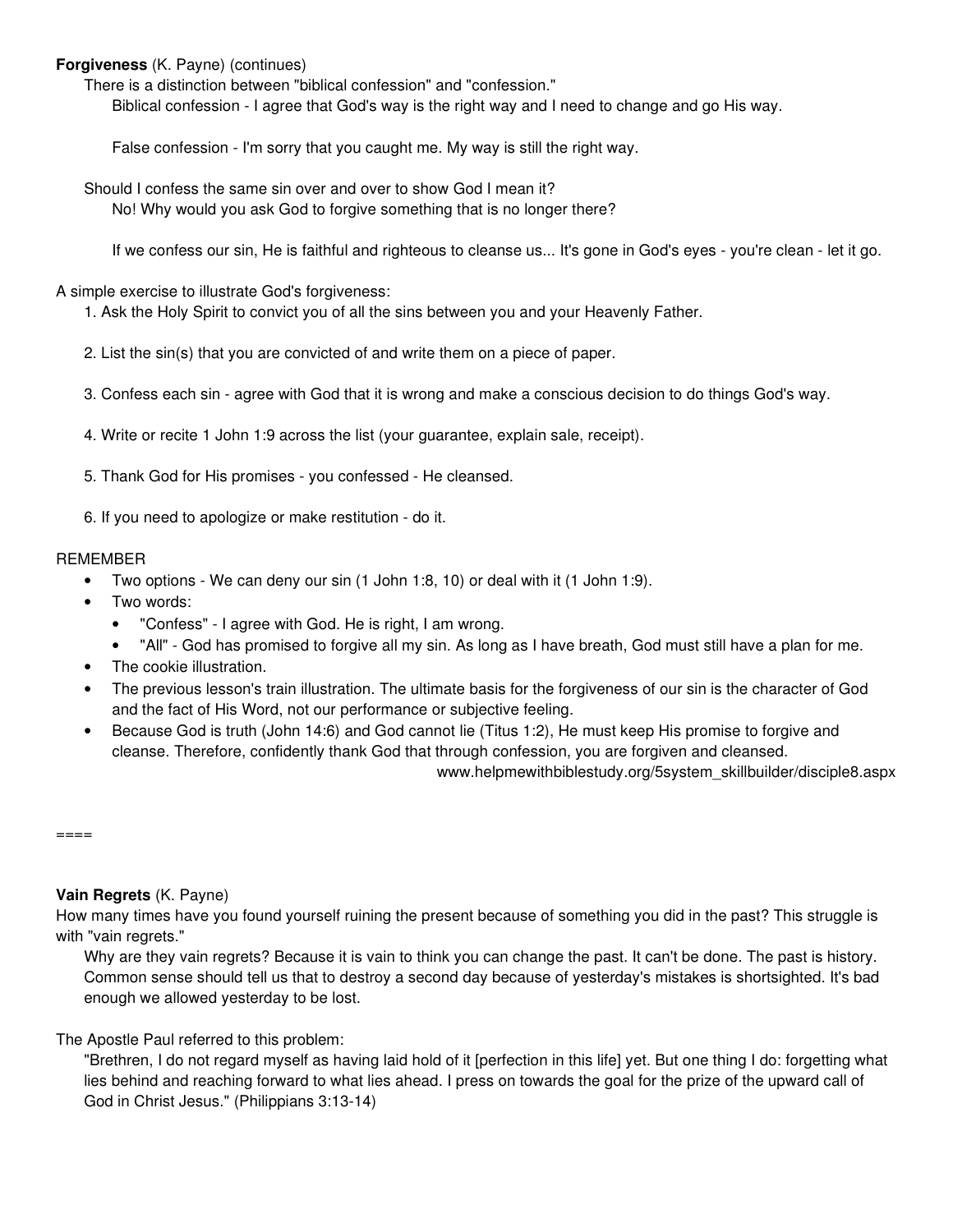### **Vain Regrets** (K. Payne) (continues)

What did Paul have to forget? Plenty! Remember, he was the religious zealot who had taken it upon himself to imprison or destroy every Christian and Christian Church with whom he came in contact. After scattering the Christians is Jerusalem he had even been given permission to hunt them down in other cities. After becoming a Christian, how do you think he felt about his past actions? Guilt ridden, I'm sure. But Paul realized his past was just that - past (no matter how often he may have wished it was not true). If you cannot undo, redo or change the past, even if you wish you could, then why allow something you cannot change to control the present and future? Common sense says let it go.

The Apostle Peter, for all his early success preaching, had some days I'm sure he wished he could do over. I wonder how he felt the night he denied Christ three times. Think about it - the leader of the twelve, a man who lived with Jesus for three and one half years, a leader of leaders. But what happened that night when a teenage slave girl asked him if he was a follower of Christ? He denied he knew Christ with cursing. I am sure he wished he could relive that night. But he could not. Did Jesus forgive him? Did He still allow Peter to be involved in significant ministry? Yes He did!

Speaking of the guilt incurred from sin, have you thought how King David (a man after God's own heart) must have felt before, during and after his escalating failures of adultery, cover-up and murder? I wonder if David ever wished he could turn back the clock, or at the very least have willingly confessed his sins rather than have God send a prophet to expose his hypocrisy? Psalm 51 is a beautiful, but painful, testimony of David finally turning his heart back to God.

Remember that God will always forgive and cleanse us when we confess our sin. He has promised to do so in 1 John 1:9. Take a minute and read Psalm 32:5-6. God's willingness to forgive our sin when we confess it is not just a New Testament revelation. David clearly understood this concept and promise. If God is willing to forgive and move on, we are foolish if we don't.

To continue to relive the forgiven past is not only a waste of time, it is insulting to God. He has promised to forgive and cleanse us when we confess our sin. To live in the past may be human, but it also denies, doubts, or forgets that God always keeps His promises.

Do you have anything that would be harder for you to put behind and forget than Paul did after he participated in killing Christians, than Peter did after denying Christ in His hour of greatest need or King David did after committing adultery with a trusted friend's wife and then ordering a murder in a bungled attempt to cover-up his sin? If Paul, Peter and David could accept God's forgiveness and forget, so can you. If God was still willing to use them in active ministry, there is still hope for you too.

Forgetting what lies behind, I press forward...

# REMEMBER

- The previous lesson on "Forgiveness" is designed to answer the "how" question. It deals with the basic mechanics of how a Believer should respond to sin.
- This lesson on "Vain Regrets" is designed to answer the "why" question. It deals with the loss of hope. "How could God possibly forgive me, much less still love me, after what I have done?"
- People struggling with vain regrets have lost hope. They need to change the tape of failure that plays non-stop in their mind. Use God's recorded dealings with Paul, Peter and King David to illustrate His willingness to cleanse, forgive and sustain sinners in divine service.
- If God can forgive Paul, Peter and King David, He can forgive me and you. If He is willing to put them into His service after their failures, there is still hope for us.
- It is foolish to allow yesterday's failure to ruin another day. God has cleansed you let it go!

www.helpmewithbiblestudy.org/5system\_skillbuilder/disciple9.aspx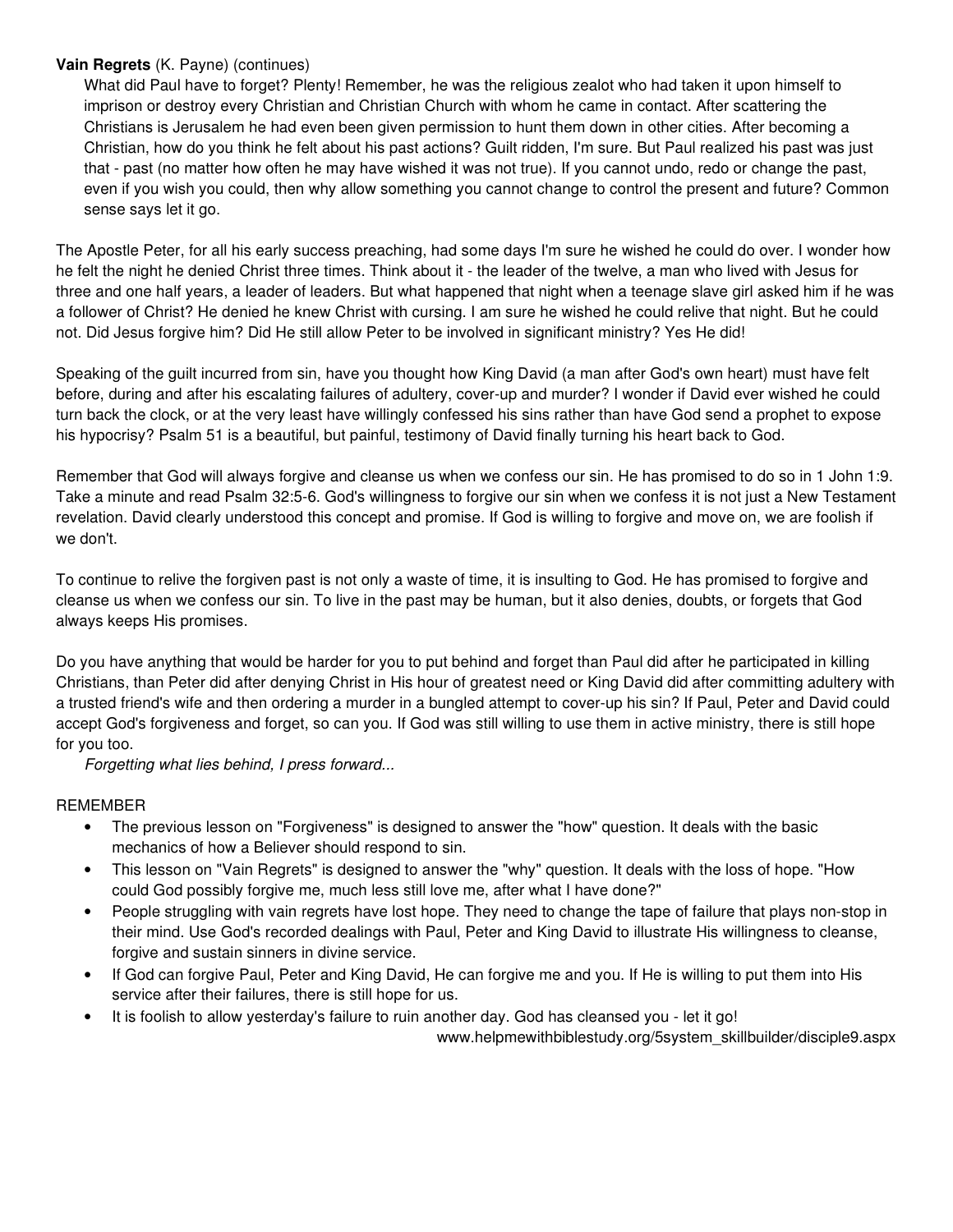### **Accusations** (K. Payne)

Accusation by Satan and his followers often follows the vain regret of a forgiven sin, because the enemy wants the Christian to think that God's forgiveness of their sin was incomplete or that there was something they failed to do. Demonic forces do not want a Christian to resolve their vain regrets for several reasons:

If the enemy can't have you, they will attempt to prevent you from serving God.

The enemy will attempt to remind you of your past problems and failures.

The enemy will attempt to get you to focus on yourself - not others.

The enemy will attempt to always remind you that something was left undone.

"I understand the foolishness of allowing vain regrets to dominate my life. But what do I do when I still feel guilty about my past, even after I have asked forgiveness and put the situation behind me?"

Accusation is a problem with which many sincere Believers struggle. Let's do some evaluating.

If the Holy Spirit has convicted you of sin, and you have confessed it, you are forgiven and cleansed. Would the Holy Spirit reconvict you of that same sin? No, of course not. That particular sin is no longer there; it's been forgiven and cleansed! So who would be trying to throw forgiven sin back in your face and make you feel guilty and unproductive for God and His work?

Ephesians 6:16 clearly states that Satan, or one of his demonic archers; shoot arrows, tipped with fire, at Christians. Flaming arrows, which are not immediately extinguished, can burn even a born again, blood bought, pew throwing, praise singing, Scripture quoting Christian.

"Therefore, take up the full armor of God, so that you will be able to resist in the evil day, and having done everything, to stand firm. Stand firm therefore, HAVING GIRDED YOUR LOINS WITH TRUTH, and HAVING PUT ON THE BREASTPLATE OF RIGHTEOUSNESS, and having shod YOUR FEET WITH THE PREPARATION OF THE GOSPEL OF PEACE; in addition to all, taking up the shield of faith with which you will be able to extinguish all the flaming arrows of the evil one. And take THE HELMET OF SALVATION, and the sword of the Spirit, which is the word of God." (Ephesians 6:13-17)

Revelation 12:10 says that one of Satan's key attacks against the brethren is accusation. He is even called "The Accuser". (I believe that the accusation of Revelation 12:10 and the flaming arrows of Ephesians 6:16 are often one and the same thing.)

"And the great dragon was thrown down, the serpent of old who is called the devil and Satan, who deceives the whole world; he was thrown down to the earth, and his angels were thrown down with him. Then I heard a loud voice in heaven, saying, "Now the salvation, and the power, and the kingdom of our God and the authority of His Christ have come, for the accuser of our brethren has been thrown down, he who accuses them before our God day and night." (Revelation 12:9-10)

How does demonic accusation typically play out in the theater of your mind?

ACCUSATIONS: ACT 1 - SCENE 1

ACCUSER: You sinned - you are feeling so bad today, you must have done something wrong.

BELIEVER: Oh no. God, forgive me. I'm sorry. I'm not sure what I did, but it must have been something bad or why would I be under such conviction?

ACCUSER: You really think God will hear an insincere prayer like that? Confess your sin and pray again. You forgot to begin, "Our Father" and did not end "in Jesus' name."

BELIEVER: God, please forgive me. I really am sorry for my sin and for praying so insincerely.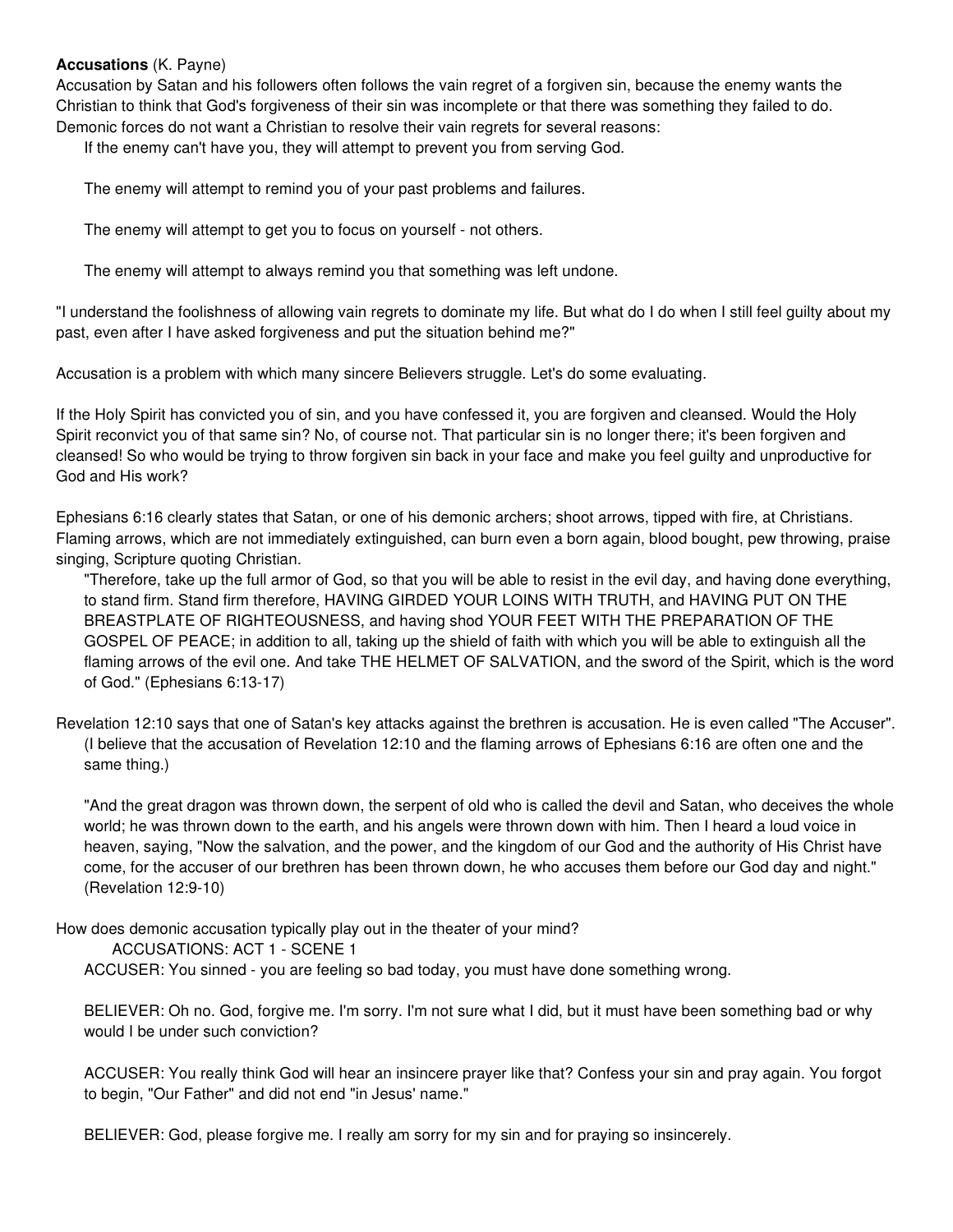### **Accusations** (K. Payne) (continues)

service.

ACCUSER: Didn't God hear you the first time? Confess your unbelief as sin.

BELIEVER: Father, forgive me for my unbelief. I'm so sorry I doubted your promises.

ACCUSER: Aren't you supposed to redeem the time? You wasted it. People are going to hell while you waste time.

BELIEVER: God, forgive me for wasting your time and sending people to hell.

ACCUSER: You're a loser and a terrible Christian. Do God a favor and quit. You are such a miserable example of being a Christian. Why don't you give up and die?

BELIEVER: God, I feel like a loser. Everything I do goes wrong. Sometimes I think it might be easier if I could just die.

ACCUSER: Isn't God in control of all things? Why do you go through such mental anguish when most of your friends seem to enjoy their Christian life? If God really loved you wouldn't He put a stop to this? Either God does not love you, or you are not really a Christian.

BELIEVER: God why don't You stop this if You are all-powerful? Don't You love me? You are not fair.

ACCUSER: Do you think a true Christian would attack the only one who loved them enough to die for them? You are not a Christian. Either you never were or you have fallen from grace.

On and on it goes. The longer it goes the worse you feel. Conviction of unconfessed sin needs to be confessed. but endless accusations and reminders of previously confessed sin need to be rejected, resisted and finally ignored (James 4:7, 1 Peter 5:8-9)

True guilt confessed brings cleansing and freedom because of God's total and complete forgiveness. False guilt (demonic accusations) always brings escalating feelings of frustration, depression and hopelessness, because the Christian has been led to believe that God's forgiveness is not total and complete.

How do you tell the difference between conviction from God and accusation from demons? The intent of the Holy Spirit, when it convicts you of a sin, is to change behavior and make you better for God's

The intent of demonic accusation is to produce false guilt and remind you why you are unfit for God's service.

The following four suggestions can be a great help as you learn to become more discerning at distinguishing the difference between God's conviction and demonic accusation.

Know Scripture - Voices, thoughts, impressions and ideas that contradict Scripture are not from God.

Specific or General - The Holy Spirit convicts Christians of specific sin, seeking to restore our fellowship with God. Demonic archers accuse in generalities and dredge up forgiven failures from our past, hoping to destroy our active fellowship with God.

Listen for pronouns - Demons typically accuse Christians using second person singular (you) or first person plural (we - when there are more), pronouns.

Pray offensively - Most Christians have learned to pray defensively (Psalm 27). The Bible is replete with examples of offensive prayer as well (Psalm 35:1-8). Defensive prayers assume we must just hang on and endure the firestorm. Offensive prayers ask God to attack the attackers.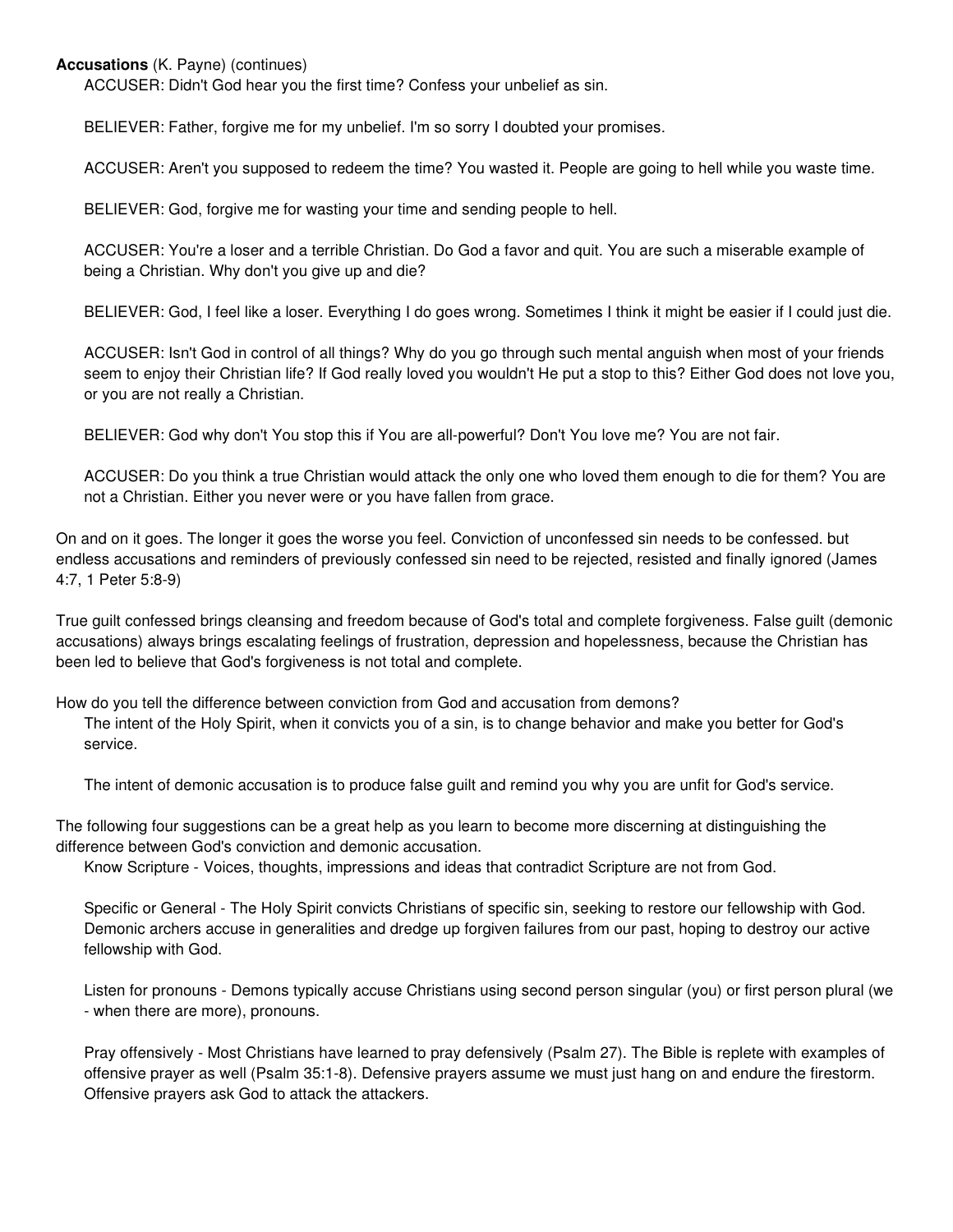# **Accusations** (K. Payne) (continues) REMEMBER

- Four suggestions to help distinguish between God's conviction and demonic accusation:
- Know Scripture
- Specific sin or generalities
- Listen for pronouns
- Pray offensively

www.helpmewithbiblestudy.org/5system\_skillbuilder/disciple10.aspx

 $=$  $=$  $=$  $=$  $=$ 

### **Trials: Divine Payback, Stumbling Blocks or Stepping Stones** (K. Payne)

It is sometimes difficult to live with trials, but even harder to grow in Christian maturity without them. Here are several simple, biblical principles to remember before, during and after you find yourself facing a trial or testing time from God.

### 1. **God's Purpose**:

God's purpose when we face any trial from Him is to give us endurance, to make our faith and character stronger. "Consider it pure joy, my brothers, whenever you face trials of many kinds, because you know that the testing of your faith develops perseverance. Perseverance must finish its work so that you may be mature and complete, not lacking anything." (James 1:2-4)

#### Key words to contrast:

**Consider / Count**: The way we approach our trials is ultimately our own decision. "You" are the key to determining whether your trials are viewed as stepping-stones or stumbling blocks.

**Joy / Happiness**: Joy refers to internal contentment regardless of external circumstances. Happiness is an emotional response because of external circumstances. God commands us to consider trials as joy, not happiness.

**When / If:** Trials are not optional, they are coming! Presenting trials as divine payback for disobedience or something that can be avoided is simply wrong, even if the one attempting to make that case is sincere.

**Various**: Trials are used to complete and mature us, so that we can be used as an instrument in God's hand to serve Him in a variety of circumstances. As such, our trials are as varied as the service and circumstances God is preparing us to face. God does know what is around the corner, even if we do not.

**Knowing / Hoping**: There is a difference in knowing there is a light at the end of the tunnel and only hoping that to be the case. God's promise that our trials will make us stronger and always work for our good, regardless of the circumstances, should impact the way we approach life; mentally, emotionally, physically and spiritually.

**Endurance**: God's ultimate purpose for allowing us to endure trials is to make us stronger. Should trials, therefore, be considered positive or negative?

### 2. **God's Promise**:

God has promised that as He uses trials to make our faith and character stronger. He will also work the circumstances for our good.

"And we know that He causes all things to work together for good to those who love God, those who are called according to His purpose." (Romans 8:28)

Notice that the ultimate basis for knowing that God intends trials for our benefit is rooted in the same promise He made for our salvation. Trials are not based on our human performance but on His promise.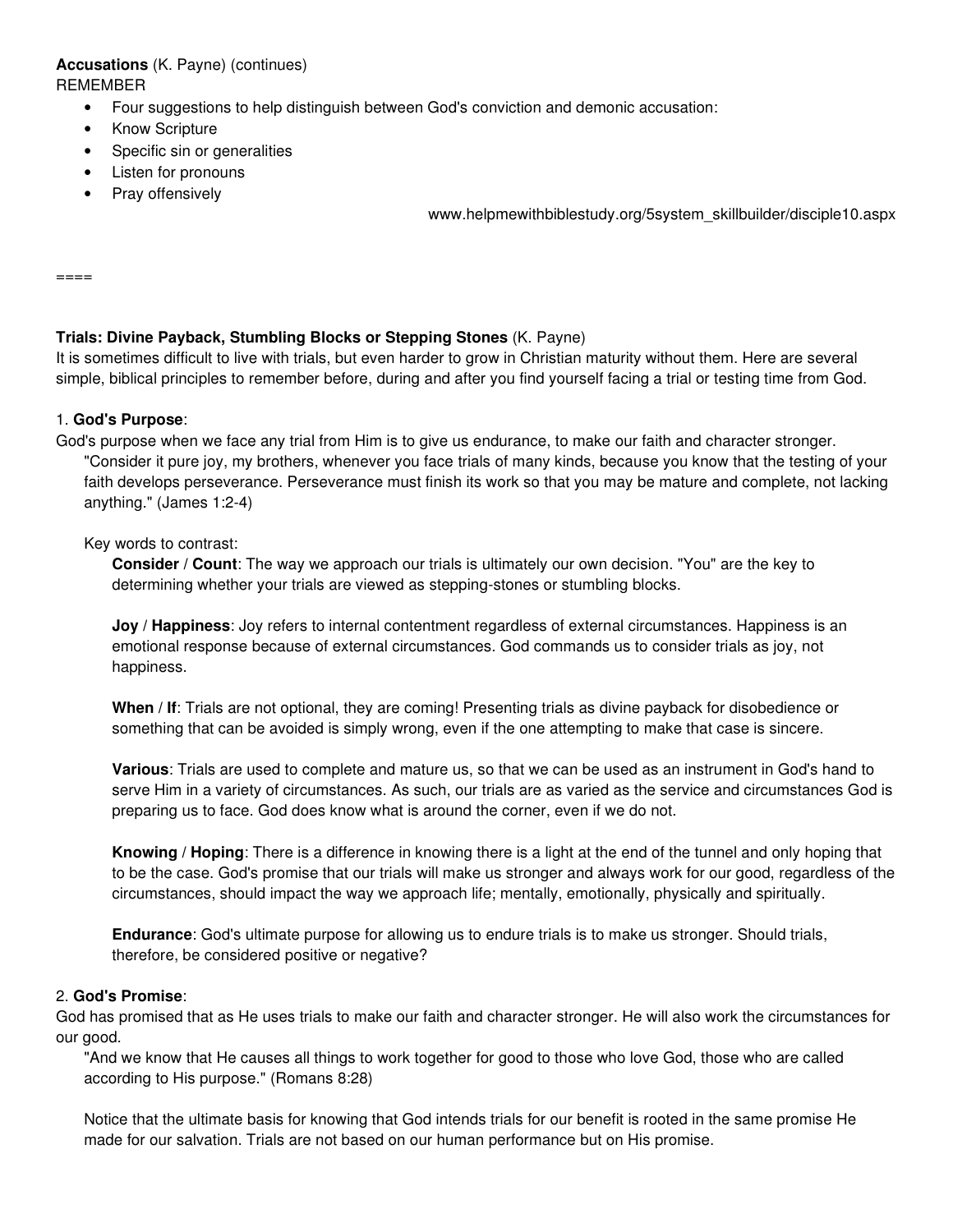# **Trials: Divine Payback, Stumbling Blocks or Stepping Stones** (K. Payne) (continues)

# 3. **God's Protection**:

God has provided every needed protection for us as we face our trials.

"No temptation has overtaken you but such as is common to man; and God is faithful who will not allow you to be tempted beyond what you are able, but with the temptation will provide the way of escape also, that you may be able to endure it." (1 Corinthians 10:13)

# 4. **God's Plan**:

God has a plan prepared to allow our trials, successfully endured, to become a positive benefit, not only to each of us individually, but also to others.

"Praise be to the God and Father of our Lord Jesus Christ, the Father of compassion and God of all comfort; who comforts us in all our troubles, so that we can comfort those in any trouble with the comfort we ourselves have received from God." (2 Corinthians 1:3-4)

### REMEMBER

- Trials are allowed by God and designed for our strengthening and growth, not our destruction.
- Trials **approve** us as will as **improve** us. If we could not handle the situation God would not allow it to touch us. He has promised to protect us, and always provide an honorable way of escape through the testing process.
- Trials are under God's timing, direction and control. They prepare us for the privilege of sharing with others the same comfort God has given to us. God is greater than our circumstances.
- Trials are an opportunity to **respond** supernaturally rather than **react** naturally.

www.helpmewithbiblestudy.org/5system\_skillbuilder/disciple11.aspx

====

# **Loving People That Don't Seem Lovable** (K. Payne)

Do you have a family member that you don't like and don't love? How about someone who has moral values you find repulsive? And of course it's easy to hate someone who has done something personally against you or a criminal.

Yet Jesus said the way the world would know we are His disciples is by our love for one another. What do you do when you know there is someone (Christian or not) that you not only do not love, you don't even like them?

### Here are some ideas:

# 1. **God's Command**:

"You have heard that it was said,"You shall love your neighbor and hate your enemy." But I say to you, love your enemies and pray for them who persecute you." (Matthew 5:43-44)

Since God gave us this two-fold command, it must be according to His will.

### 2. **God's Promise**:

"And this is the confidence which we have before Him, that if we ask anything according to His will He hears us. And if we know that He hears us in whatever we ask, we know that we have the requests which we have asked from Him." (1 John 5:14-15)

God will always answer prayers that are according to His will, because He has promised to do so, and He cannot violate His character.

### 3. **Man's Response**:

By faith ask God to give you a genuine love and concern for this person(s). Remember, obedience to God's commands is supposed to take priority over our personal feelings.

The ability to love is not dependent on you, but His promise to work through you.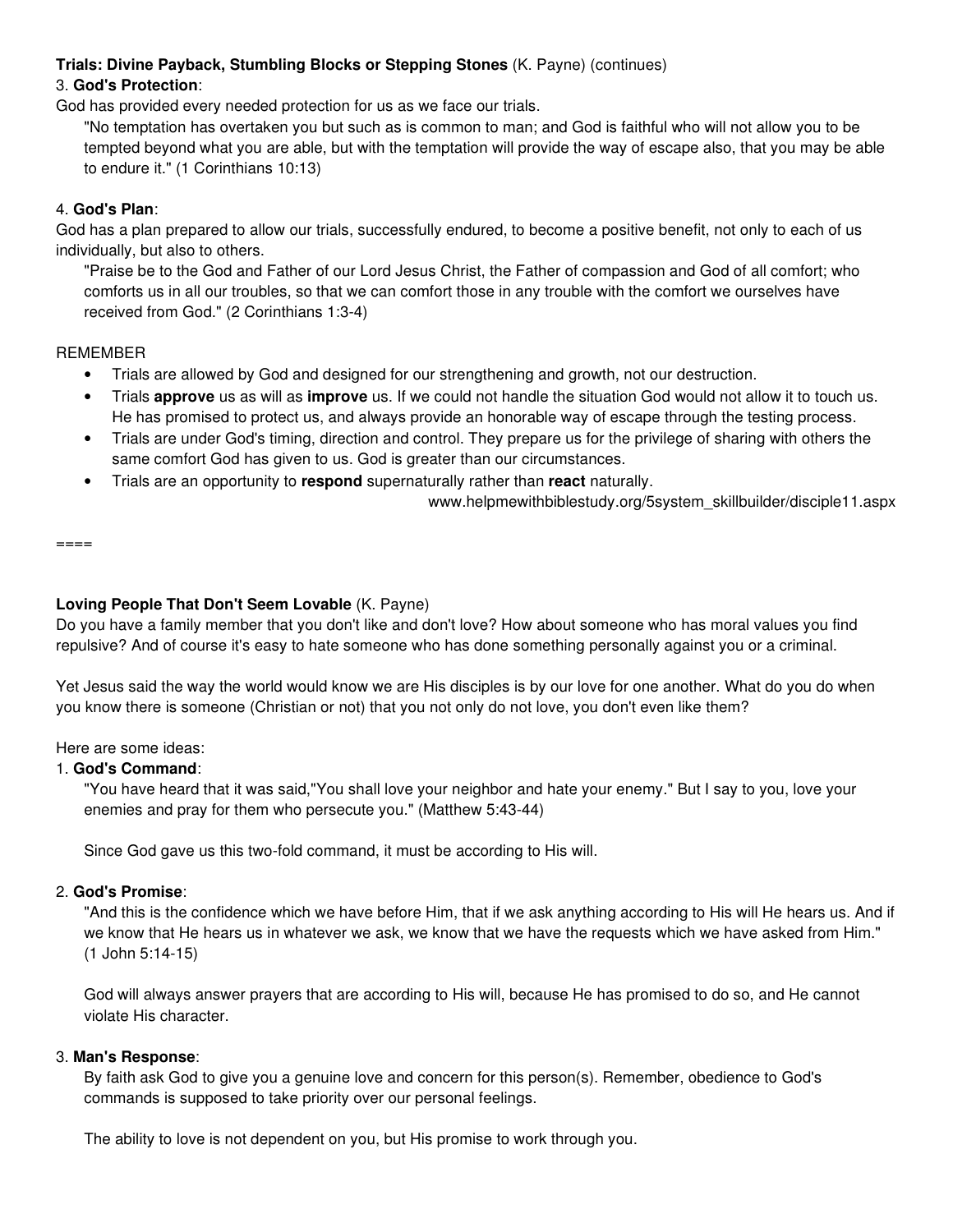### **Loving People That Don't Seem Lovable** (K. Payne) (continues)

Pray consistently for the well being of the individual(s). Consistent and genuine prayer will help enable you to develop sacrificial Christian love for people who are not lovable.

### 4. **Man's Assurance**:

"yet, with respect to the promise of God, he did not waver in unbelief, but grew strong in faith, giving glory to God, being fully assured that what He (God) has promised, He (God) was also able to perform." (Romans 4:20-21)

Sarai looked inwardly, focusing upon her own circumstances and resources - she laughed. Abraham looked up to the One who made the promise, understanding that when God makes a promise, He always keeps it, regardless of the circumstances or resources - he believed.

### 5. **Man's Personal Accountability**:

We are responsible for our own actions and responses regardless of how others respond to us.

"If possible, so far as it depends on you, be at peace with all men." (Romans 12:18)

#### REMEMBER

- Two commands love and pray. (Matthew 5:43-44)
- Two illustrations one vertical and one horizontal. (Matthew 5:45-46)
- Two kinds of prayer prayers that we know are according to God's expressed will (1 John 5:14-15) and "God willing" prayers that may or may not be according to God's will. (James 4:13-16)
- Obedience to God's expressed will must always take priority over subjective feelings.

www.helpmewithbiblestudy.org/5system\_skillbuilder/disciple12.aspx

#### $====$

### **The Filling of the Holy Spirit** (K. Payne)

God commands us to walk filled with the Holy Spirit - Ephesians 5:17-18. What is the filling of the Holy Spirit and why is it so important?

"So then do not be foolish, but understand what the will of the Lord is. And do not get drunk with wine, for that is dissipation, but be filled with the Spirit." (Ephesians 5:17-18)

The word translated "filled" in this verse has a variety of meanings, including: to fill, to complete, to fully possess, to fully influence and to control. As wine can control, fill or possess a drunk, so the Spirit of God should control, fill or possess a Christian. The results of this controlling, filling, or possessing should be just as obvious, although in this immediate parallelism, one response represents a negative tragedy and the other a positive triumph.

All true believers have been baptized and sealed by the Holy Spirit at the the time of conversion (1 Corinthians 12:13; Romans 8:9 Ephesians 1:13-14; Ephesians 4:30). These two events occur simultaneously and are dependent upon God's work for us whether we are conscious of it or not. It only happens once.

We are promised that when we walk controlled by the Holy Spirit, we can expect consistent victory over the flesh (Galatians 5:16). Christians are in a daily battle between the Spirit and the flesh (Galatians 5:17). When we fail to walk controlled by the Spirit, we can expect to exhibit the fruit of being controlled by the flesh (Galatians 5:19-21). When we walk controlled by the Spirit we can expect to exhibit the fruit of the Spirit (Galatians 5:22-23).

16) But I say, walk by the Spirit, and you will not carry out the desire of the flesh.

17) For the flesh sets its desire against the Spirit, and the Spirit against the flesh; for these are in opposition to one another, so that you may not do the things that you please.

18) But if you are led by the Spirit, you are not under the Law.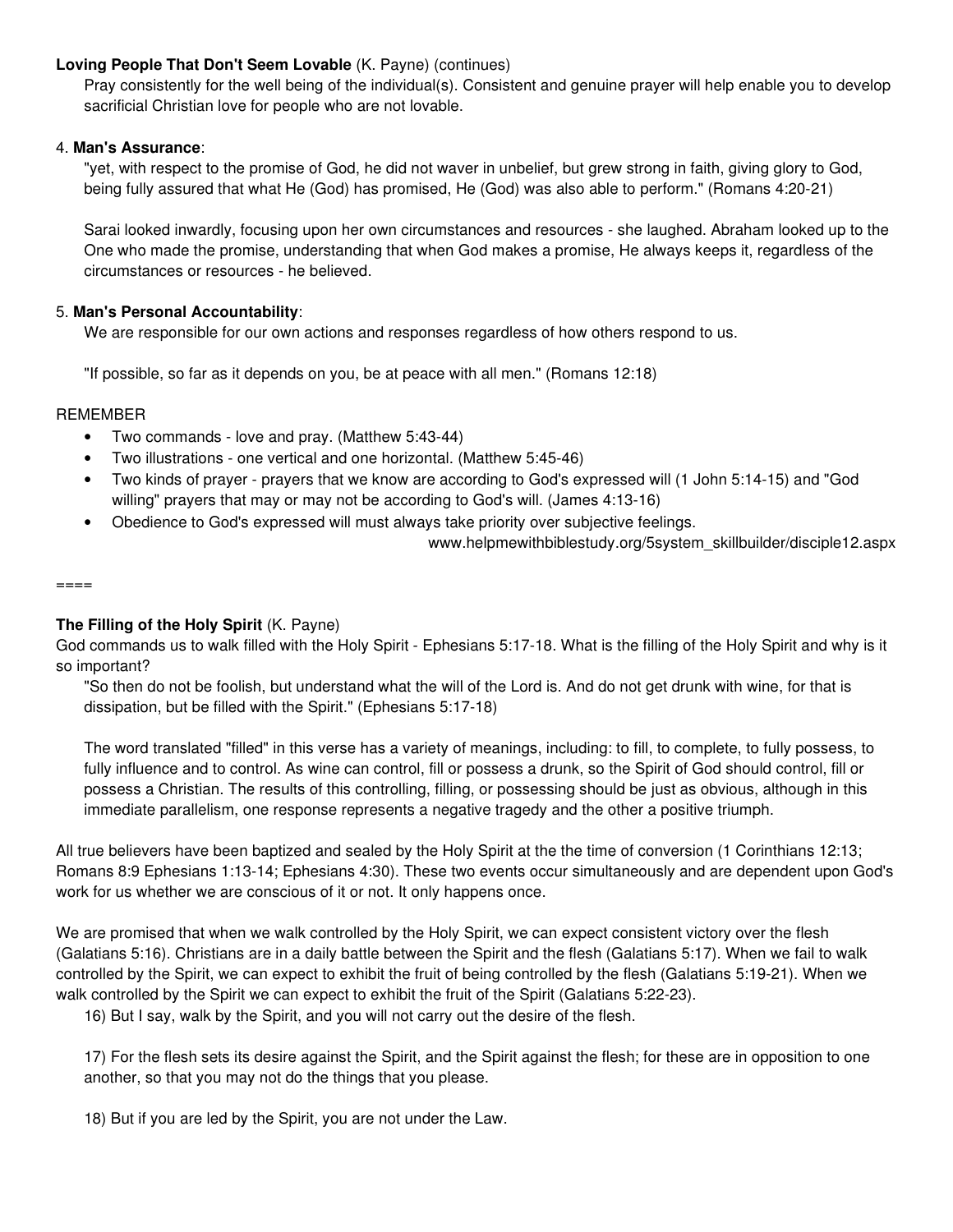### **The Filling of the Holy Spirit** (K. Payne) (continues)

19) Now the deeds of the flesh are evident, which are: immorality, impurity, sensuality,

20) idolatry, sorcery, enmities, strife, jealousy, outbursts of anger, disputes, dissensions, factions,

21) envying, drunkenness, carousing, and things like these, of which I forewarn you, just as I have forewarned you, that those who practice such things will not inherit the kingdom of God.

22) But the fruit of the Spirit is love, joy, peace, patience, kindness, goodness, faithfulness,

23) gentleness, self-control; against such things there is no law. (Galatians 5:16-23)

The man without the Spirit cannot understand the things of God (1 Corinthians 2:14). It is impossible to grow spiritually apart from the illuminating, teaching, comforting, correcting, convicting working of the Holy Spirit who lives within us (1 Corinthians 2:6-16, John 14:15-17, 25-26; John 16:12-15; 1 Corinthians 3:16; 6:19-20).

The Holy Spirit is to a Christian what a combustible engine is to a car. You can sit in the garage and look the part sitting on blocks, but you will never move forward because there is no source of power. Too many religious people sit moth balled on blocks in their churches, never moving forward because they do not belong to Christ and therefore do not have the Holy Spirit Rom.8:9. How important is it to walk filled/controlled by the Holy Spirit? How important is it to continue growing spiritually 1 Corinthians 3:1-3?

"And I, brethren, could not speak to you as to spiritual men, but as to men of flesh, as to infants in Christ. I gave you milk to drink, not solid food; for you were not yet able to receive it. Indeed, even now you are not yet able, for you are still fleshly. For since there is jealousy and strife among you, are you not fleshly, and are you not walking like mere men?" (1 Corinthians 3:1-3)

Here are some main points to keep in mind:

### 1. **God's Command**:

"And do not get drunk with wine, for that is dissipation, but be filled with the Spirit." (Ephesians 5:18)

Since God has given the command we can safely assume this is according to His will.

#### 2. **God's Promise**:

"And this is the confidence which we have before Him, that if we ask anything according to His will He hears us. And if we know that He hears us in whatever we ask, we know that we have the requests which we have asked from Him." (1 John 5:14-15)

### 3. **Man's Response**:

By faith in God and His work, ask God to fill and control your life, knowing that God always answers prayers that are according to His will. Appropriate these truths by faith in God and His unchanging character.

### 4. Man's Assurance:

"And Abraham being fully assured that what He [God] has promised, He [God] was also able to perform." (Romans 4:21)

Remember the same thing Abraham did when he was told he would have a son through Sarah after he and his wife were too old to have children. God can always be trusted to keep His promises. The confident assurance Christians can have regarding the filling and controlling of the Holy Spirit should ultimately be grounded upon God's promise rather than man's performance. Is it God's will that Christians walk filled and controlled by the Holy Spirit according to Ephesians 5:18? Has God promised to always answer prayers that are according to His will according to 1 John 5:14-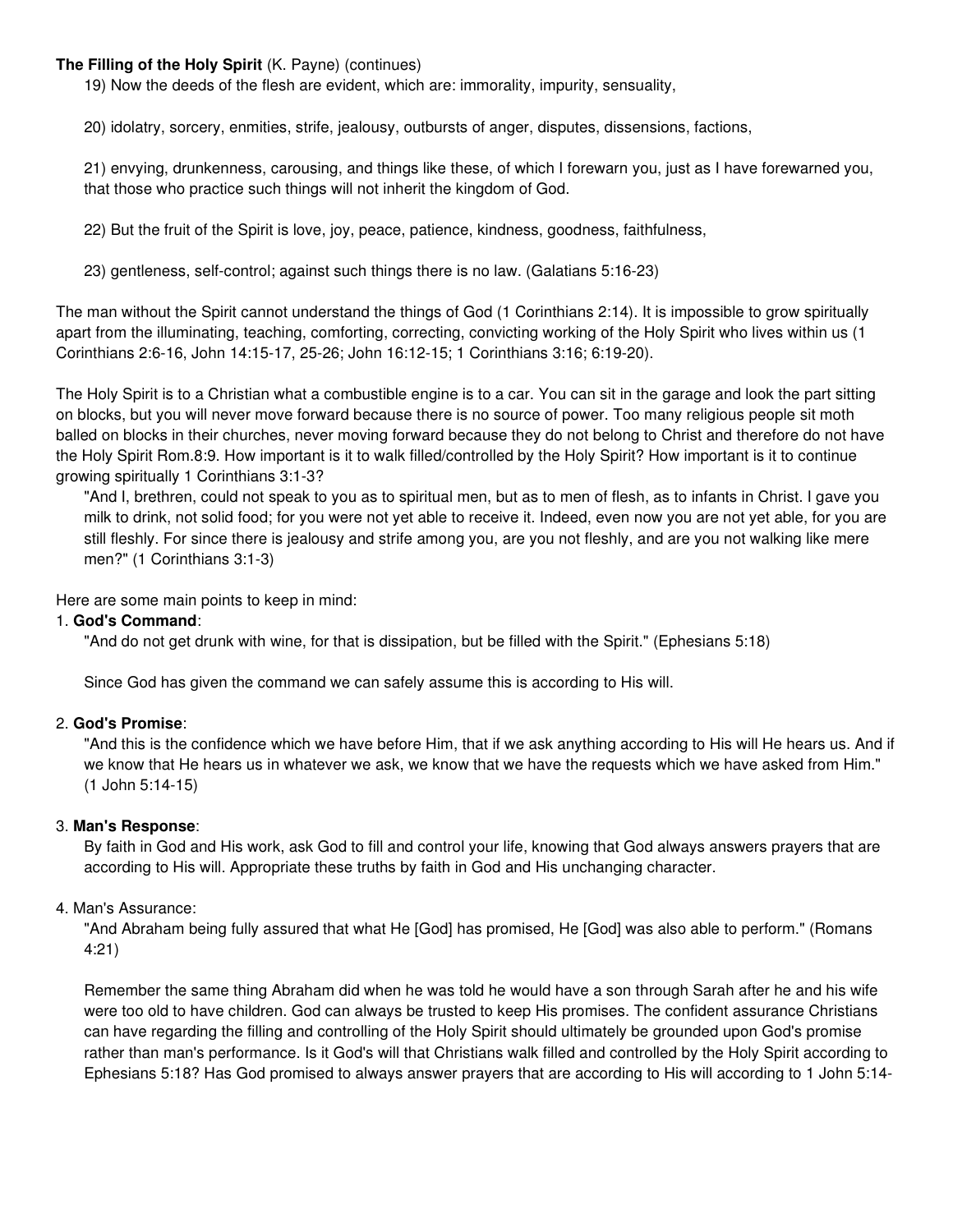# **The Filling of the Holy Spirit** (K. Payne) (continues)

15? It's time to walk by faith, not by sight, remembering that faith is supposed to trump feelings if or when our faith and feelings are on a collision course. Salvation from sin, assurance of salvation, forgiveness of sins, trials always working for the good, loving the unlovable and the filling of the Holy Spirit are all ultimately based upon the fact of God's word and His ability to always keep His promises, regardless of our personal performance or subjective feelings.

What are the evidences of a life controlled by the Holy Spirit?

"But the fruit of the Spirit is love, joy, peace, patience, kindness, goodness, faithfulness, gentleness, self-control; against such things there is no law." (Galatians 5:22-23)

What are the evidences of a life controlled by the flesh?

"But I say, walk by the Spirit, and you will not carry out the desire of the flesh. For the flesh sets its desire against the Spirit, and the Spirit against the flesh; for these are in opposition to one another, so that you may not do the things that you please. But if you are led by the Spirit, you are not under the law. Now the deeds of the flesh are evident, which are: immorality, impurity, sensuality, idolatry, sorcery, enmities, strife, jealousy, outbursts of anger, disputes, dissensions, factions, envying, drunkenness, carousing, and things like these, of which I forewarnd you that those who practice such things shall not inherit the kingdom of God." (Galatians 5:16-21)

What keeps a Christian from being controlled by the Holy Spirit?

- 1. Unconfessed sin (Psalm 66:18)
- 2. Selfish motive (James 4:3)
- 3. Indulging the flesh (Galatians 5:16-17)
- 4. Loving this world more than God (James 4:4, 1 John 2:15-17)
- 5. Biblical illiteracy and man made theology (2 Timothy 2:15)

### REMEMBER

- The filling (controlling) of the Holy Spirit and the baptism of the Holy Spirit describe different events, and should not be used as synonymous terms.
- All true Christians have been baptized by the Holy Spirit into the body of Christ. (1 Corinthians 6:19-20, 12:13, Romans 8:9, Ephesians 1:13-14). The baptism of the Holy Spirit only happens once in the life of each believer.
- All true Christians do not walk filled (controlled) by the Holy Spirit on a moment-by-moment or daily basis (Acts 2:3; 4:8, 31; 13:9, 52; Galatians 5:16-17; Ephesians 5:18). The filling of the Holy Spirit happens numerous times in the life of each believer.
- Specific New Testament evidences that help distinguish the difference between being filled (controlled) by the Holy Spirit or being controlled by the flesh are outlined in Galatians 5:19-23.
- The filling (controlling) of the Holy Spirit, like salvation, assurance, forgiveness and loving our enemies, ultimately depends upon God's ability to always keep His promises, not our less than perfect performance.

www.helpmewithbiblestudy.org/5system\_skillbuilder/disciple13.aspx

====

**Warfare** (K. Payne)

The battle is on and the spiritual battle is real. Unfortunately, most Christians are losing more battles than they are winning. The victories do not have to go to the opposition, but they will continue to do so until believers learn how to fight biblically.

Who are our enemies?

The **World**: Sociological Opposition (1 John 2:15-17, James 4:4) The **Flesh**: Physiological Opposition (Romans 7:15-25, Galatians 5:17) The **Devil**: Supernatural Opposition (James 4:7-10, 1 Peter 5:8-9)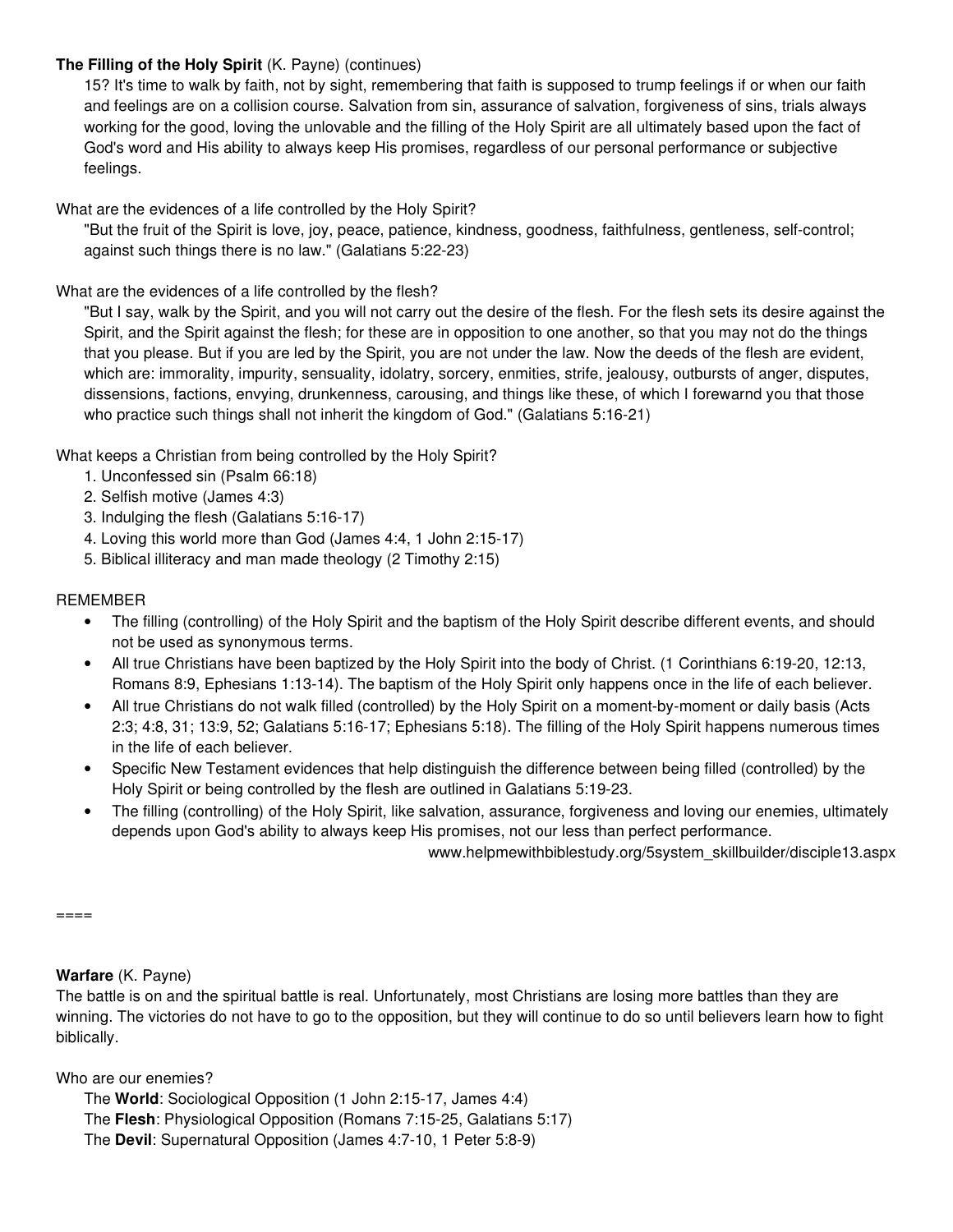# **Warfare** (K. Payne) (continues)

How do they attack Christians?

The **World**: is an organized system in opposition and rebellion against God. 1 John 2:16 characterizes the world as: the lust of the flesh (physical desires), the lust of the eye (beautiful externals) and the boastful pride of life (selfish ambition).

The **Flesh**: is represented as an old nature, the old man or the old self within each individual, including Christians, which is an opposition and rebellion against God. Galatians 5: 19-21, Colossians 3:5-8, and Mark 7:21-23 provide a partial list of areas that the flesh can easily inflame in this battle.

The **Devil**: is a real enemy, according to Jesus and the Bible, who is in opposition and rebellion against God. His primary attack against Christians seems to be through debilitating accusations. These accusations are usually mental attacks, in the mind, and are carried out by demonic spirits who faithfully serve the devil. Revelation 12:10 mentions this type of opposition. It is possible that the flaming arrows targeted at Christians which are mentioned in Ephesians 6:16 could also represent demonic accusation.

### The Christian's defense against the world, the flesh and the devil.

The **World**: 1 John 2:17 indicates that we are to evaluate alluring temptation and say "no". The external things of God should not be sacrificed for the temporal things of this world. Christians do not have to pretend that the tinsel and trappings of this world are not appealing. Sometimes the things of this world have the appearance of great value. Looks, however, are often deceiving; just ask Adam and Eve. The real issue is not how this world looks, but whether or not the temporal pleasures of this world are worth the eternal price tag that accompanies them.

The **Flesh**: Galatians 5:16 and Ephesians 5:18 indicate that if we walk controlled by the Spirit we will not carry out the desires of the flesh. Ephesians 4:20-24 and Romans 12:1-2 state that victory over our old nature or self is possible through consistently renewing our mind. We replace or substitute our old wrong way of thinking with new Christ-like thinking contained in the Bible. Lastly, 2 Timothy 2:22 declares that in some situations involving the flesh the faithful believer should simply run.

The **Devil**: Scripture like James 4:7-8 and 1 Peter 5:8-9 indicate that the Christian is to firmly resist the attacks of the devil. Jesus' example in Matthew 4:1-11 shows that He used scripture agains the devil in confronting him. Boldly resisting and fearfully running are two very different responses. Christians are commanded to resist, not run from this defeated enemy. Perfect love is supposed to cast out fear.

### **Problem**

The world, flesh and the devil are real opponents who attack Christians in different manners. Since Christians are to defend themselves in diverse manners according to which enemy they are confronting, it becomes extremely important that a Christian knows which enemy he is dealing with so that he knows which defense system to activate. if the Christian does not know how to correctly identify his enemies as they attack, will he stand firm in his resistance (devil defense), be filled with the Spirit, renew his mind or run (flesh defense), or evaluate the situation and say no (world defense)?

Sadly, most Christians do not understand warfare. They do not understand the defense systems at their disposal. Therefore, too many Christians lose more battles than they win, and end up blaming God for their failures. The real truth of the matter is that the defense system will work just as they have been designed to do. But they must be aimed at the right enemy to be effective. The real problem is not with the system; it is with the operator.

The battle is on and the battle is real. The victories likewise are real and so are the casualties. Christian, are you winning more battles than you are losing? Do you understand the opposition? Do you understand your defense systems? Are you blaming God for your defeats? Is it time to study God's Word so you can fight your opposition biblically? Sincerity is not enough.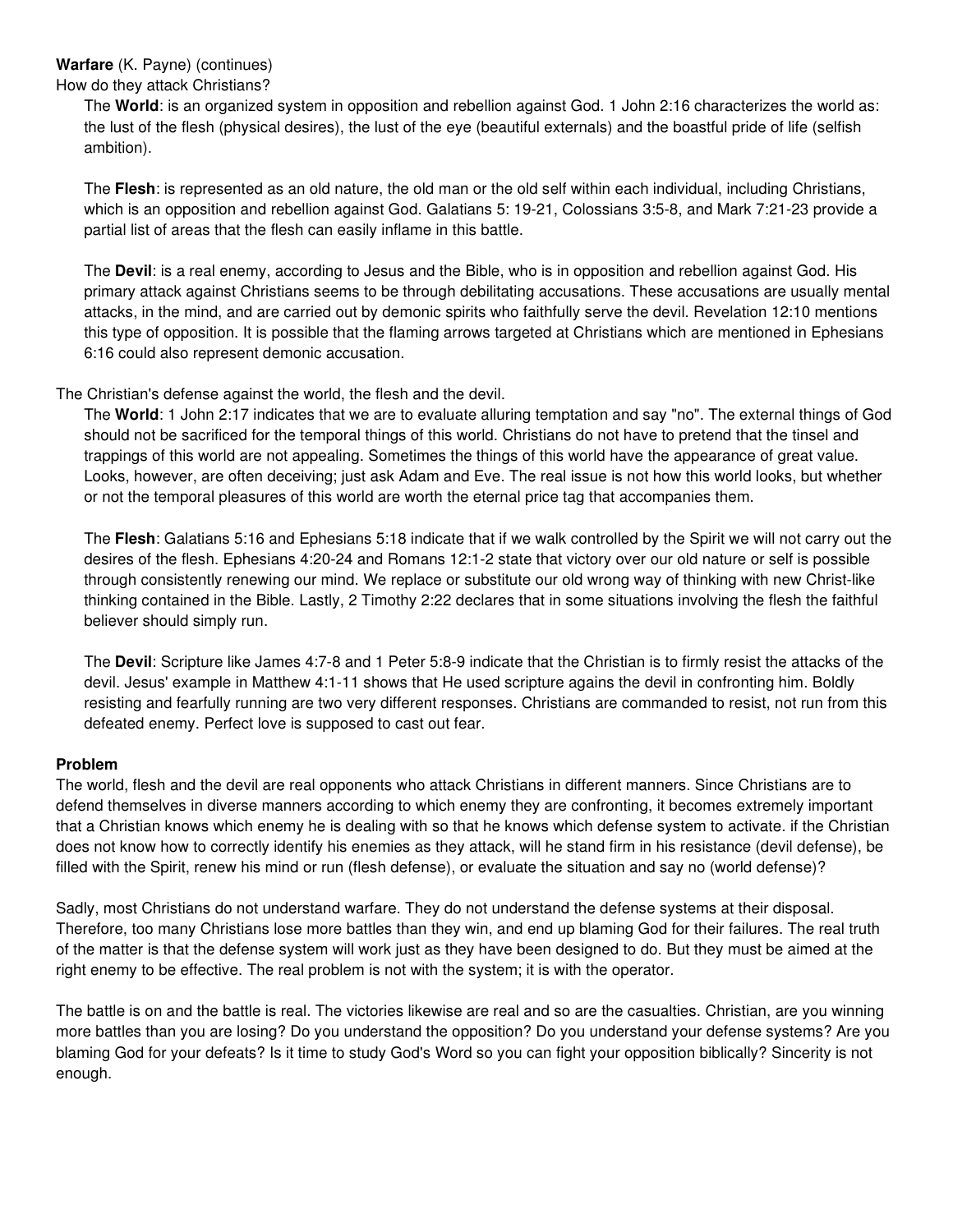# **Warfare** (K. Payne) (continues)

### REMEMBER

- Distinctions:
	- Demons accuse, Holy Spirit convicts.
	- Demons accuse with generalities, Holy Spirit convicts on specific sin.
- Pronouns are important (Demons accuse with pronouns).
- Offensive prayer works.
- You must know the Word if you hope to use it in battle.
- According to Ephesians 6:16, being on the receiving end of fiery arrows from demonic archers is a non-negotiable part of Christian living. Debilitating, deadly, demoralizing accusation is a daily reminder that we live on a battlefield and that spiritual warfare is real. However, allowing those arrows of accusation to hit and burn is an option or choice believers can accept or deflect, depending upon their response.
- Although demons have great strength, wisdom and cunning, according to Luke 10:18-20, Christians have been delegated authority through the Lord Jesus Christ over them and protection from them. Demons are not colleagues or spiritual equals, they are losers, and should be approached and treated as such.

www.helpmewithbiblestudy.org/5system\_skillbuilder/disciple14.aspx

 $=====$ 

# **Christian Liberty** (K. Payne)

Contrast the following verses:

"And you shall know the truth and the truth shall set you free." (John 8:32)

"For you were called to freedom, brethren; only do not turn your freedom into an opportunity for the flesh, but through love serve one another." (Galatians 5:13)

Where is the balance between these two statements? **Biblical truth has set you free to enjoy liberty**. Authentic biblical freedom and Christian liberty should always be motivated by love, and display concern for others.

The words "legalism" and "license" are often tossed around in relation to competing Christian views on how believer's should or should not exercise their freedom in Christ. Where is the biblical line between legalism being used as a blanket to smother true freedoms and license being self-indulgently abused as a veiled religious synonym for feeding the flesh?

Are there questions that can be asked, and principles that can be applied, which are biblically based, that can help a Christian successfully maneuver through the areas often referred to in Christian areas as "gray"? The simple answer to this question is "yes", there are both questions and principles that can help us navigate through this potential spiritual mine field.

Exercising our Christian liberties can be difficult at times.

"I'm free, I have liberty to... "

"I'm free, I have liberty not to... "

Here are six questions to ask yourself if "liberty" is an issue and you want to handle it maturely.

Is the activity in question:

1. Beneficial or enslaving?

"All things are lawful for me, but not all things are profitable. All things are lawful for me, but I will not be mastered by anything." (1 Corinthians 6:12)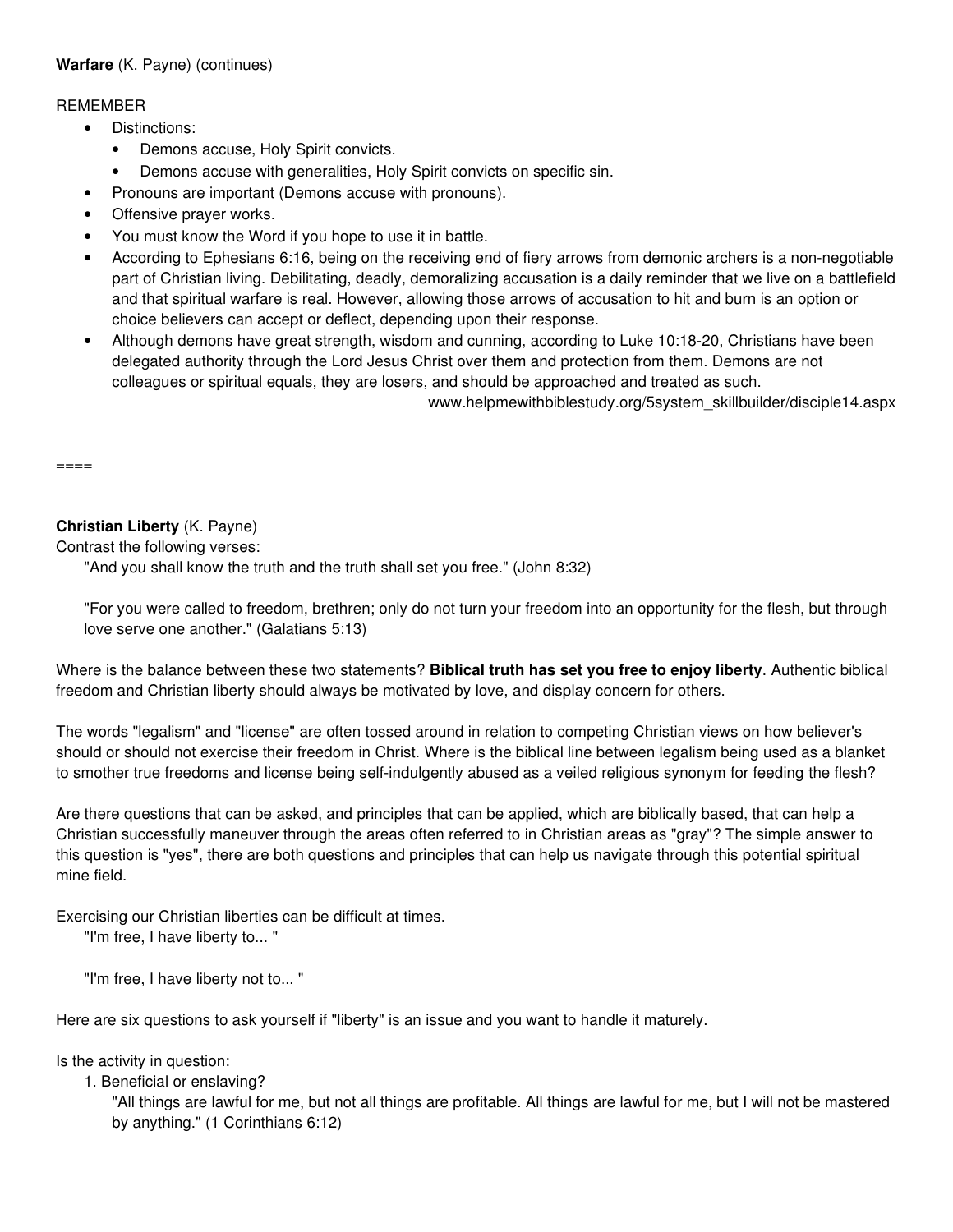### **Christian Liberty** (K. Payne) (continues)

2. Hindering the spiritual growth of another?

"Therefore, if food causes my brother to stumble, I will never eat meat again, that I might not cause my brother to stumble." (1 Corinthians 8:13)

3. Hindering my own spiritual growth?

"But put on the Lord Jesus Christ and make no provision for the flesh in regard to its lust." (Romans 13:14)

4. Does it edify?

"All things are lawful, but not all things are profitable. All things are lawful, but not all things edify." (1 Corinthians 10:23)

5. Is it legal?

"Everyone must submit himself to the governing authorities, for there is no authority except that which God has established. The authorities that exist have been established by God. Consequently, he who rebels against the authority is rebelling against what God has instituted, and those who do so will bring judgment on themselves." (Romans 13:1-2)

- 6. Has Scripture addressed the issue in specific point or principle? Have you checked? "Be diligent to present yourself approved to God as a workman who does not need to be ashamed, handling accurately the Word of Truth." (2 Timothy 2:15)
- 7. Is my motivation selfless of selfish?

"I know and am convinced in the Lord Jesus that nothing is unclean in itself; but to him who thinks anything to be unclean, to him it is unclean. For if because of food your brother is hurt, you are no longer walking according to love Do not destroy with your food him for whom Christ died. Therefore do not let what is for you a good thing be spoken of as evil; for the kingdom of God is not eating and drinking, but righteousness and peace and joy in the Holy Spirit. For he who in this way serves Christ is acceptable to God and approved by men. So then we pursue the things which make for peace and the building up of one another. Do not tear down the work of God for the sake of food All things indeed are clean, but they are evil for the man who eats and gives offense. It is good not to eat meat or to drink wine, or to do anything by which your brother stumbles." (Romans 14:14-21)

Paul concludes his remarks to the Galatians on this subject by stating:

"For the whole Law is fulfilled in one word, in the statemtent, "YOU SHALL LOVE YOUR NEIGHBOR AS YOURSELF." But if you bite and devour one another, take care lest you be consumed by one another." (Galatians 5:14-15)

The Scriptures, inspired by God, are as relevant today as they were more than two thousand years ago. **Liberty that is not motivated by sacrificial love is license**.

www.helpmewithbiblestudy.org/5system\_skillbuilder/disciple15.aspx

====

### **Financial Giving** (K. Payne)

Money. Sometimes we even cringe at the sound of the word being spoken in our churches...

"Oh no, they are going to pressure me for money. Why did I bring my friend to church this weekend? He is going to think my church is just like the ones the media makes fun of who soak their members and use guilt to manipulate them in the process."

"If you give God 10%, He will multiply your financial investment 100%, because you just can't out-give God and He has promised to bless your finances if you truly love Him."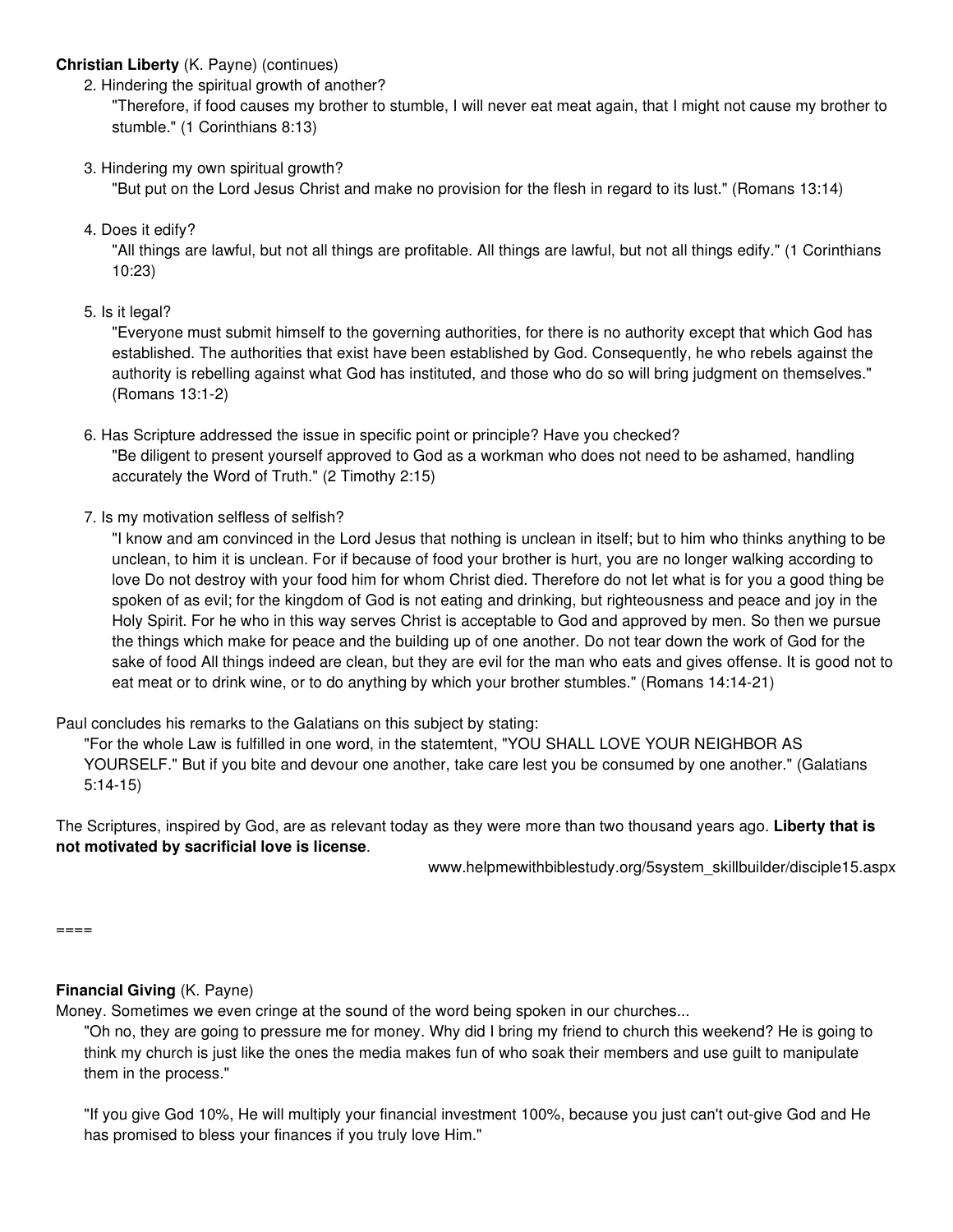**Financial Giving** (K. Payne) (continues)

"If you don't give, God won't bless you. If you are having financial shortfalls, it is because you have robbed God in the past, and He is getting even."

But should we cringe? The Bible has more to say about money and our responsibility to be good stewards with our financial resources than it does about either heaven or hell.

With so many individuals, institutions, charities, alumni groups and ministry organizations asking for financial support are there biblical principles that can help a sincere Christian approach this topic biblically, thoughtfully and confidently? God loves a cheerful giver, but all too often financial giving can appear to be motivated through emotional manipulation, obligation or guilt.

The following six principles on biblical stewardship should help a person think through this very important subject. The basic outline for this lesson has been adapted from a sermon by Dr. David Jeremiah.

Biblical giving involves:

1. **PRIOR CONSECRATION** (2 Corinthians 8:5)

By giving your life and daily devotion to Christ before you consider giving your money to another, you avoid the trap of fruitless attempts to buy God's favor.

2. **PROPER MOTIVATION** (2 Corinthians 8:3, 2 Corinthians 9:7)

Giving should be the purposed overflow of a cheerful heart from one's own accord, not the results of begrudged obligation or insecurity.

- 3. **PERSONAL RESPONSIBILITY** (2 Corinthians 5:10, 2 Corinthians 8:9-12, 2 Corinthians 9:1-5, Matthew 25:14-30) Christians will give an account to God concerning how we invest that which He has entrusted to us.
- 4. **PROPORTIONATE RETURN** (1 Corinthians 16:2, 2 Corinthians 8:12, 2 Corinthians 9:6, Mark 12:41-44) As God has prospered... Our financial stewardship depends upon what we have, not what we do not possess. Equal sacrifice is closer to God's heart as a standard for giving than equal amounts. Sow sparing -reap sparing.

# 5. **PLANNED GIVING** (1 Corinthians 16:1-2)

Paul instructed the Corinthians to plan their personal giving and set it aside on the first day of the week (Sunday). By planning our giving we avoid the pressures of being emotionally manipulated.

# 6. **PRIORITY DISTRIBUTION** (Galatians 6:10)

There are so many out-stretched hands and impassioned pleas for help. Priority ought to be given first to the household of faith before it goes to individuals and causes outside the faith. The biblical pattern, from the book of Acts 2:42-47; 4:32-37 through Paul's epistles, seems to be that the local church was the collection site for giving and the leadership was responsible for its distribution.

Although this principle does not eliminate planned giving to organizations and causes outside the local church, our planned giving should not be at the expense of our local church. Private agendas and familiarity can represent twin challenges to biblical stewardship. Both can steal the joy of cheerful giving if we allow them to do so. www.helpmewithbiblestudy.org/5system\_skillbuilder/disciple16.aspx

====

**Prayer** (K. Payne) What is prayer? **Talking with God**.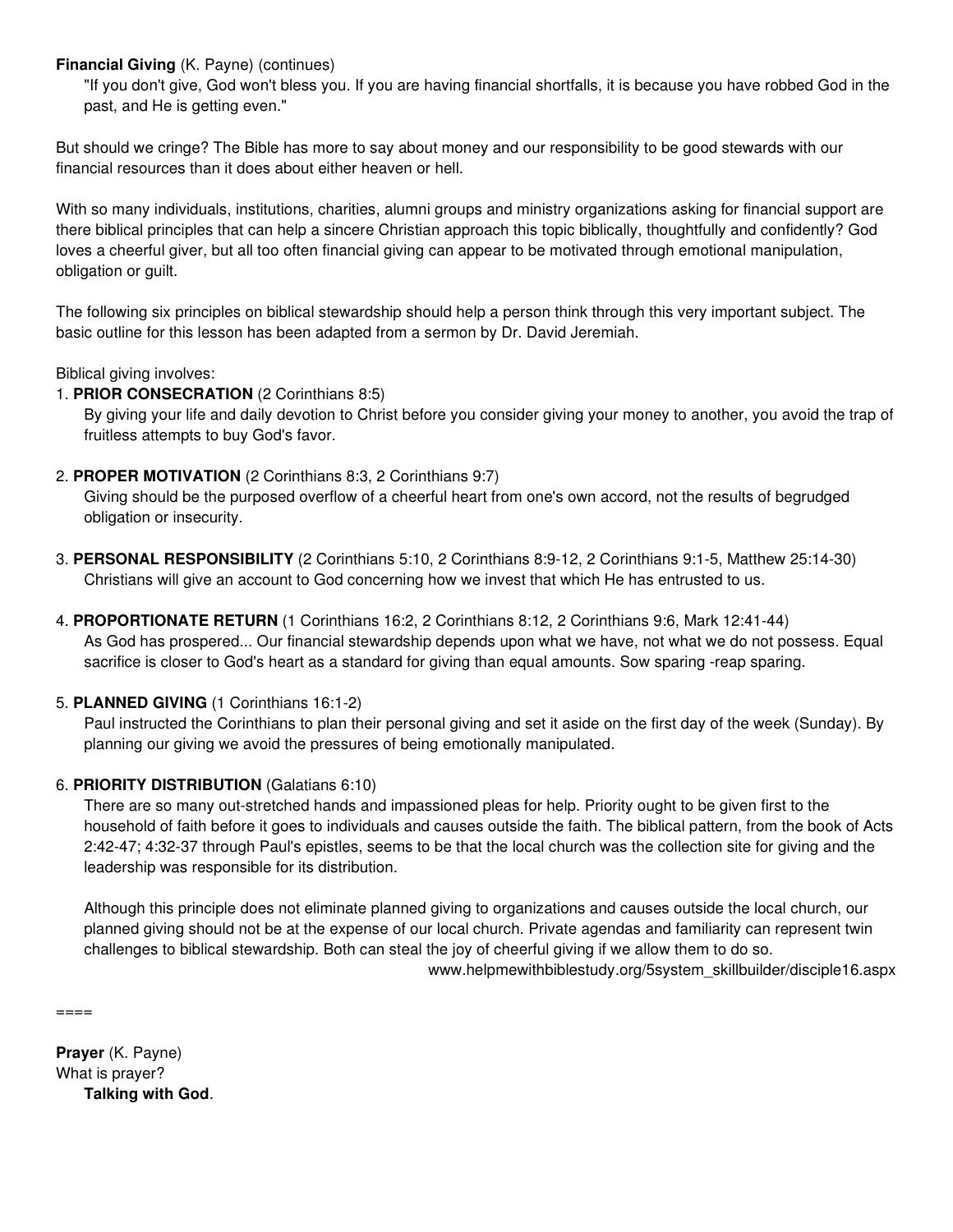**Prayer** (K. Payne) (continues)

Who can participate in prayer?

**All true Christians**. (Ephesians 2:17-19, Philippians 4:6-7, 1 Peter 2:5, 9)

How should we approach prayer?

**Boldly, confidently and specifically**. (Ephesians 3:11-12, Hebrews 4:14-16)

Why should we pray?

**It is a privilege and responsibility Jesus Christ has commanded his followers to do**. (Matthew 7:7-8, John 16:24)

What is the scope of concerns we can pray about?

**If something is large enough to be concerned about, it is also big enough to pray about**. (John 14:12-14)

What conditions must we meet if we expect our prayers to be answered?

- 1. **We must abide in Jesus Christ and His Word**. (Matthew 7:7-8)
- 2. **We must pray according to God's will**. (1 John 5:14-15)
- 3. **We must ask with the right motives**. (James 4:2-3)

#### How can we be confident we are praying according to God's will? **By serious reading and study of God's will revealed in his Word, the Bible**. (2 Timothy 3:16-17, 2 Timothy 2:15)

What will hinder our prayers?

- 1. **Selfish, self-serving motives**. (James 4:3)
- 2. **Unconfessed known sin**. (Psalm 66:18)

# 3. **Complacency - failure to discern or care about the needs of others**. (James 4:2)

4. **Poor marital relations**. (1 Peter 3:7)

What should motivate us in our prayers?

1. **We should desire to see our faith increased through God's answer**.

# 2. **We should desire to see God receive the glory and the credit for the answer**.

### How will God answer our prayers?

If "**yes**:"

The situation will increase your faith and I will receive both the glory and the credit.

# If **"not at this time**:"

I will answer even better later (right request, wrong time).

If "**no**:"

This prayer request is not in your best interest and I've promised to always work for your good (Romans 8:28). Or you need to reexamine your motives - they are wrong.